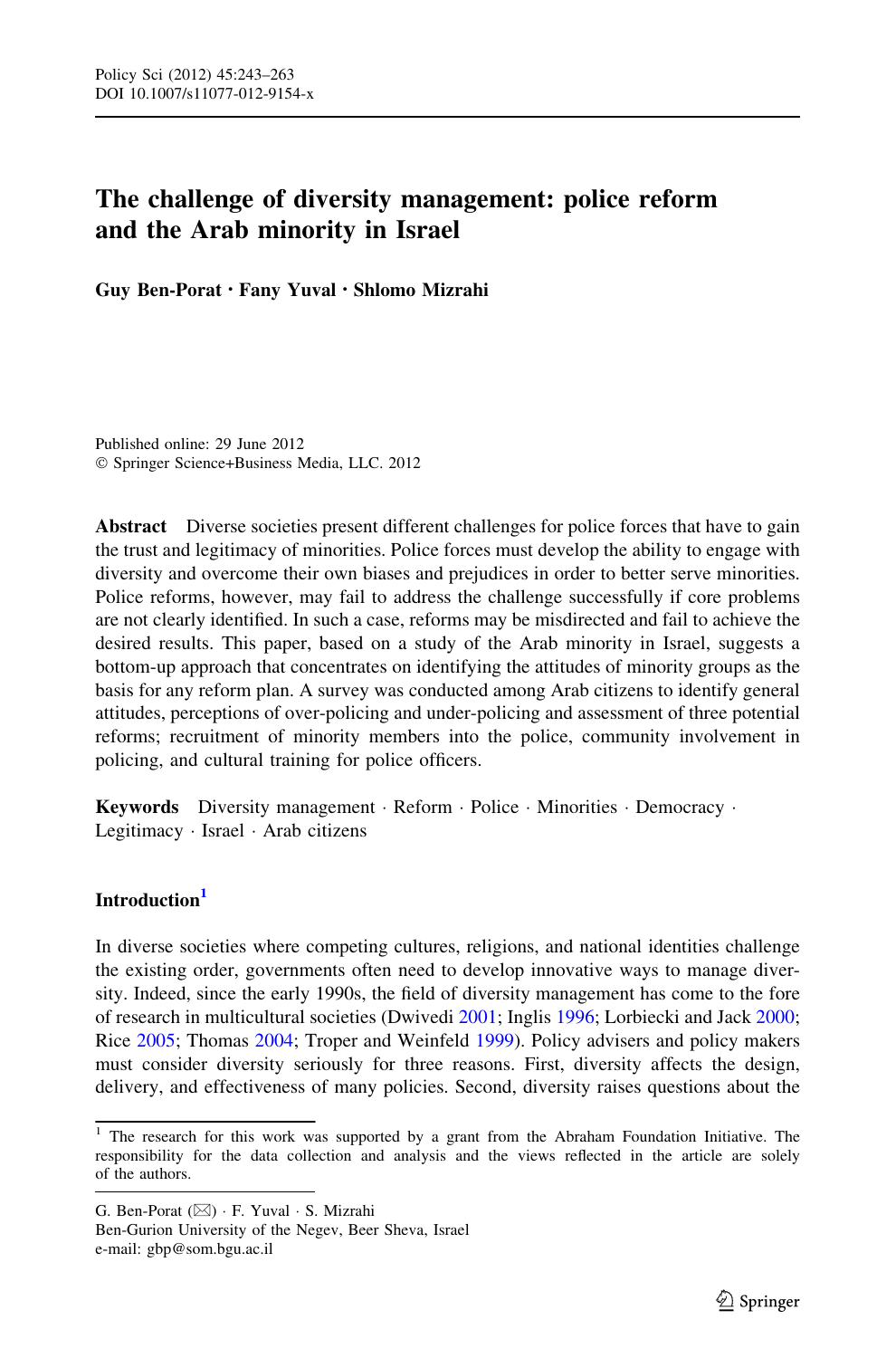design of public institutions (Edelman et al. [2001](#page-19-0)). And, third, in various countries, diversity is advanced as a policy principle (Boston and Callister [2005\)](#page-18-0). Diversity management includes several mechanisms that have been elaborated in recent decades though it is also a subject for an ongoing academic debate (Lorbiecki and Jack [2000](#page-19-0)). Therefore, diversity management is more a concept that poses challenges than a managerial method that provides clear-cut solutions.

Law enforcement among minorities provides a major challenge for diversity management. Minority groups often feel deprived of certain rights and aliened from the state and the majority population. As a result, they may be hostile to law enforcement organizations, especially the police (Brunson and Miller [2006;](#page-18-0) Fleras [1992;](#page-19-0) Howell et al. [2004](#page-19-0)). To successfully operate among minorities, police forces must, first, overcome their own biases and prejudices and, second, develop reforms that would enhance their ability to engage with diversity and gain legitimacy and trust across society. These reforms can stem not only from a benevolent desire to serve minorities but also as a measure of control (Barlow and Barlow [2000](#page-18-0); Brunson and Miller [2006;](#page-18-0) Casey [2000;](#page-18-0) Fleras [1992;](#page-19-0) Howell et al. [2004;](#page-19-0) Kelling and Moore [2006\)](#page-19-0).

Troubled relations between minorities and police can be explained by ''under-policing,'' a neglect of minority neighborhoods, and ''over-policing,'' an aggressive approach to law enforcement that singles out minorities (Ben-Porat [2008](#page-18-0)) that can exist simultaneously (Barlow and Barlow [2000\)](#page-18-0). Minority groups may have different combinations of perceptions about under-policing and over-policing that derive from different causes. These perceptions affect their relations with the police as well as their preference for specific reforms. While reforms require the willingness of the police to critically examine its policies toward and treatment of minorities (Chan [1997](#page-18-0); Kelling and Moore [2006](#page-19-0)), goodwill alone may not be enough if the core problems of specific minorities with police are not clearly identified. In such a case, reforms, in spite of resources invested, may be misdirected and fail to achieve the desired results.

What reforms, therefore, are likely to have a positive impact? In order to assess the potential of future reforms, we use a public policy perspective that attempts to identify the problem, evaluate the available alternatives to solve it, and consider the obstacles and conditions influencing decision-making about and implementation of the reform (Weimar and Vining [1998](#page-20-0)). In doing so, we suggest an innovative approach based on New Public Management principles that integrates the public into the evaluation process by mapping the attitudes of minority groups toward law enforcement agencies. In other words, due to the sensitive nature of the relations between minorities and law enforcement agencies, we suggest a bottom-up approach that concentrates on the attitudes of minority groups as the basis for any reform plan.

Using the Arab minority in Israel, consisting almost 20 % of Israeli populations, as elaborated below has a tense relation with police, as a case study for troubled relations and potential reform, this paper has two main objectives. First, to examine the relationship between perceptions of over-policing and under-policing and the impact these perceptions have on the evaluation of different police reforms. And, second, to evaluate the potential of three specific reforms—community involvement, recruitment of minorities and multicultural training of police officers—to change perceptions of the police and improve policeminority relations. The research was conducted in two stages and used qualitative and quantitative methods. In the first, qualitative stage, four focus groups were held in order to gain a general understanding of the perceptions and expectations of the community. In the second, quantitative stage, a survey of a representative sample of 1,006 adult members of the Arab population in Israel was conducted. In order to understand the entire framework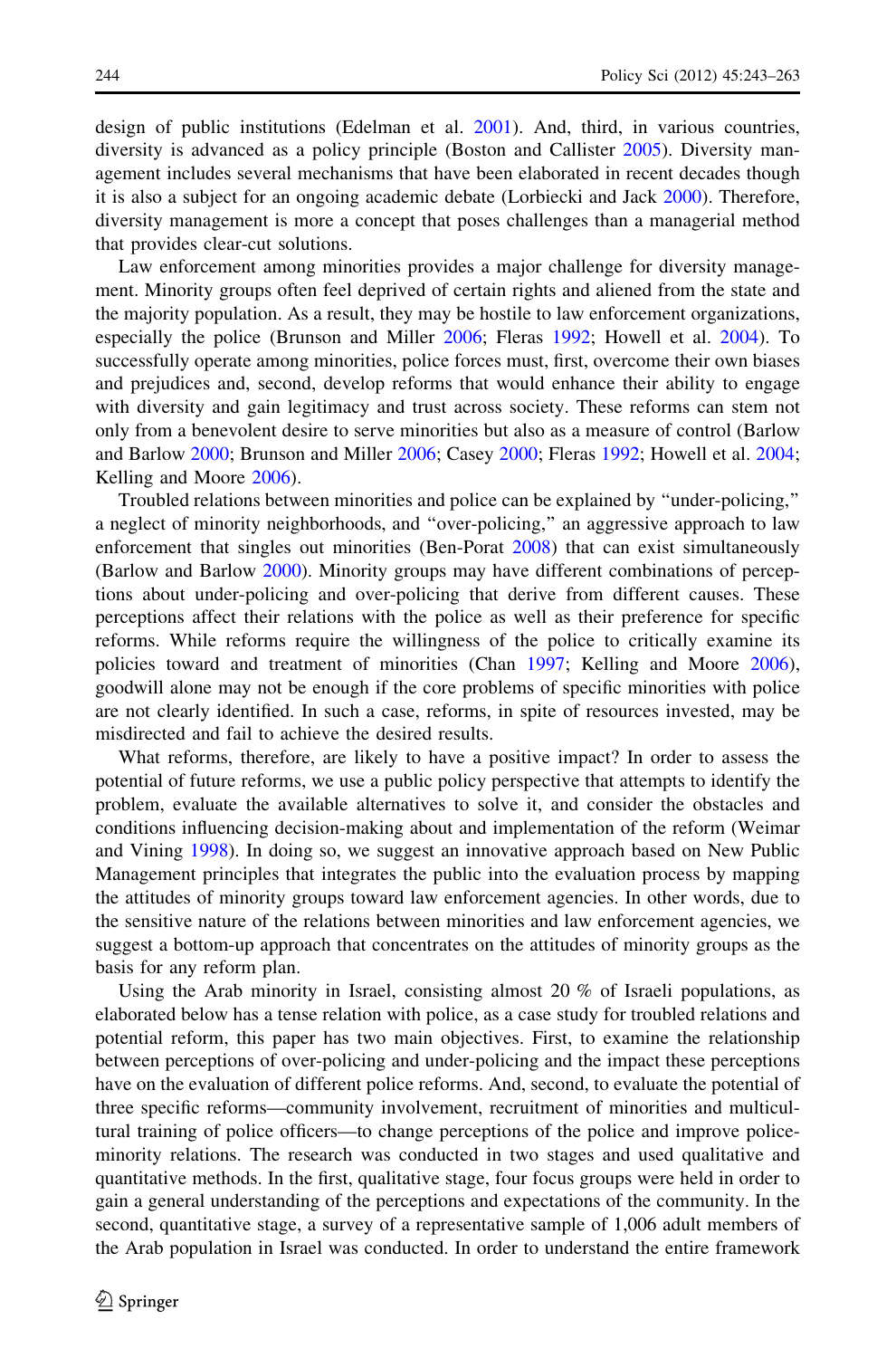of the relationships between the variables, we used a SEM model and AMOS software to analyze the data.

We begin our paper with a general discussion of police and minorities, police reforms and citizen's involvement in policy making. We follow the discussion with a brief description of the Arab minority in Israel and its troubled relationship with the police. Based on the theoretical discussion, we create a model to examine the relations between general perceptions, perceptions of over-policing and under-policing and perceptions of central measurements of reform. We test this model with our data from the case study. We are particularly interested in the sequence that a successful reform must take in order to involve citizens and identify particular reforms of high potential.

## Policing and minorities: a mechanism of diversity management

Diversity management is based on the premise that organizations must embrace diversity in order to thrive in the modern world (Edelman et al. [2001](#page-19-0)). This requires a new management style that is respectful of the varying cultural styles and backgrounds and the diverse abilities, aspirations, and attitudes of the modern workforce (Arredondo [1996;](#page-18-0) Lorbiecki and Jack [2000\)](#page-19-0). A major emphasis is put on fairness and equal treatment to diverse populations and segments in the workforce as well as viewing cultural differences as an opportunity rather than a threat (Edelman et al. [2001\)](#page-19-0).

Questions about police-minority relations are embedded in the broader context of political responses to diversity and the institutional changes many contemporary democ-racies must enact (Connor [1994;](#page-18-0) Tully [2001](#page-20-0)). The issue of policing and police reform is especially significant because of the nature of police work and the type of engagement with minorities it often entails (Brunson and Miller [2006;](#page-18-0) Fleras [1992](#page-19-0); Howell et al. [2004](#page-19-0)). Public trust and confidence in the police is central to police work because the success of the latter relies on citizens' support and cooperation. Public distrust of the police may reduce the ability of the police to control crime and limit their effectiveness, leading in turn to increased distrust of the police (Brown and Benedict [2002;](#page-18-0) Decker [1985](#page-18-0)).

Studies on public confidence and trust in the police find a gap between the levels of trust among minorities and majorities (Wortley and Owusu-Bempah [2009](#page-20-0)). The former tend to hold less favorable attitudes toward the police than the latter. In the United States, African-American and Hispanic citizens believe they are discriminated against by the police (Weitzer and Tuch [2004](#page-20-0): 17). Similarly, studies in Britain (Bowling and Philips [2003;](#page-18-0) Chakraborti and Garland [2003;](#page-18-0) Jefferson and Walker [1993\)](#page-19-0), Germany (Albercht [1997](#page-18-0)), Canada (O'Conner [2008](#page-19-0); Wortley [1996\)](#page-20-0), Finland (Egharevba [2006](#page-19-0)), and Israel (Hasisi and Weitzer [2007,](#page-19-0) [2008;](#page-19-0) Rattner [2009](#page-20-0); Smith and Yechezkel [2007](#page-20-0)) have found differences in perceptions of the police between majority and minority populations, immigrants, and ethnic groups. The negative perceptions minority groups have about the police are reenforced by their marginalization, discrimination against them by the state, and/or their direct mistreatment by the police. Racial and ethnic minorities are often more likely to be stopped, questioned, searched, and arrested by the police (Mauer and King [2007;](#page-19-0) Walker et al. [2000](#page-20-0); Weitzer and Tuch [2004\)](#page-20-0). Police biases against minorities are sometimes exposed in ''shocking'' incidents—like the beating of Rodney King in Los Angeles, the mistreatment of the family of Stephen Lawrence (a young British black man murdered by a racist group) by the police, or the death of young French Muslims escaping the police (Schneider [2007\)](#page-20-0)—that point to the need for police reform.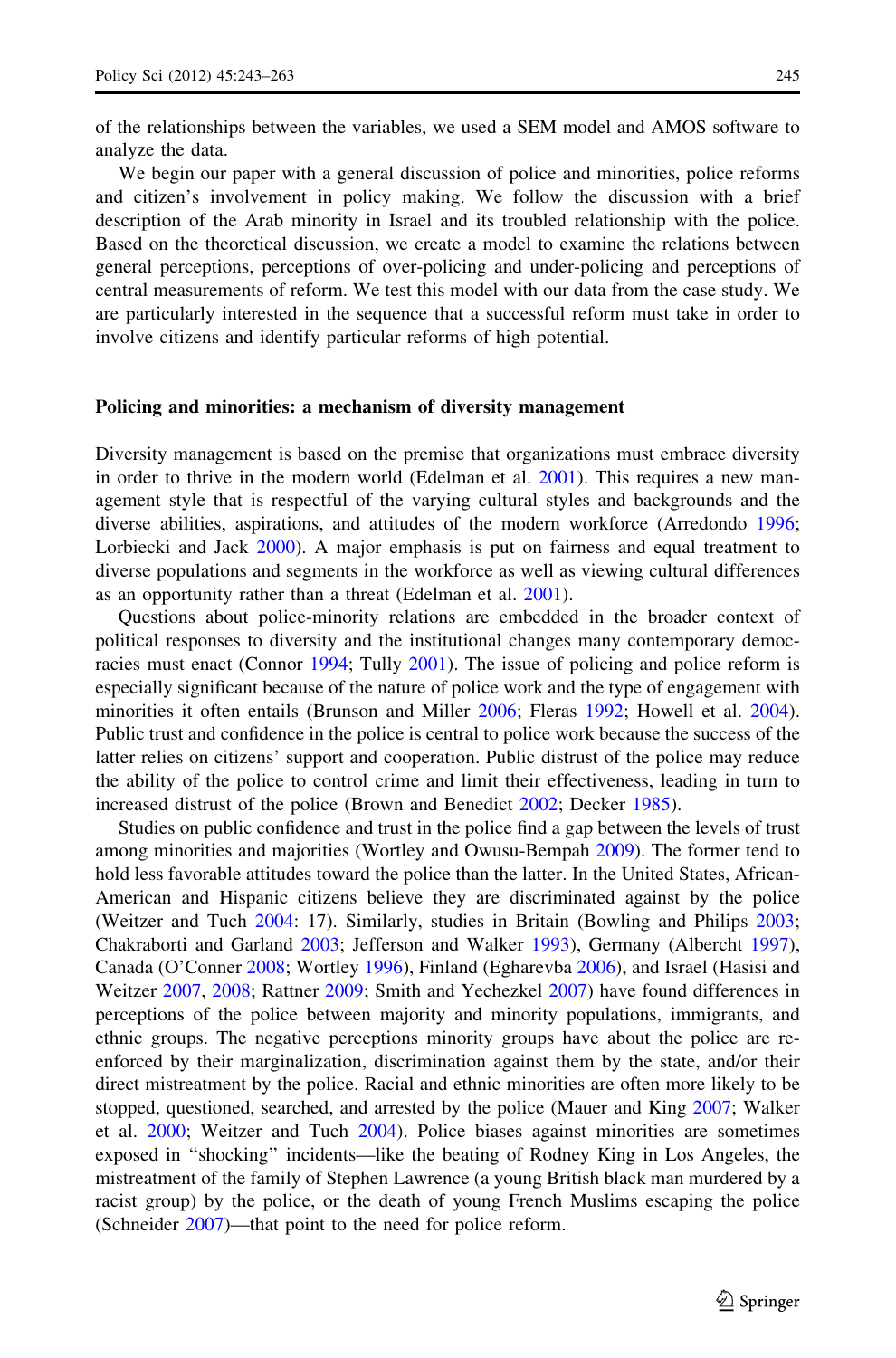Literature and experience suggest two central issues in police-minority relations that can be described as ''over-policing'' and ''under-policing'' (Barlow and Barlow [2000;](#page-18-0) Ben-Porat [2008\)](#page-18-0). Over-policing implies mistreatment of minorities by the police, either by excessive use of force toward minorities or by discriminatory practices against them (Findlay [2004](#page-19-0): 101). ''Racial profiling,'' the use of generalizations based on race, ethnicity, religion, or nationality as the basis for suspicion in directing law enforcement actions creates tensions between police and minorities (Closs and McKenna [2006](#page-18-0); Smith [2006;](#page-20-0) Wortley [2003;](#page-20-0) Wortley and Tanner [2004\)](#page-20-0). Under-policing, conversely, is largely about police neglect of minorities and their needs. When minorities lack significant power, due to their numbers and/or due to a long history of social and economic discrimination, they have much more difficulty encouraging the police to provide them with the same level of service enjoyed by more powerful citizens (Barlow and Barlow [2000](#page-18-0): 77). Consequently, poor urban communities suffer from unresponsive policing and high crime rates. Underpolicing can also mean neglecting complaints about racial harassment, ignoring attacks against minorities by racist groups, or overlooking domestic violence characterized by the police as "cultural" or "normative" in these communities (Brunson and Miller [2006](#page-18-0)).

Differences between various non-white ethnic groups and within ethnic groups suggest that measurement of support for the police must be operationalized in multidimensional terms (Warall [1999\)](#page-20-0). In addition, as in other fields of public policy planning, police reform has to take into account not only the needs of individual citizens but also of communities (or ''target groups'') that have specific needs and requirements. Finally, over-policing and under-policing are not mutually exclusive. Minorities, especially ''visible minorities,'' may suffer from a combination of both (Barlow and Barlow [2000](#page-18-0)), affecting their trust in the police and, consequently, the legitimacy and efficacy of the police. Real and perceived over-policing and under-policing can reinforce each other, but in some cases, one might be more significant and overshadow the other. Relations, therefore, vary and must be examined in particular cases as it related to the groups studied.

#### Reforming the police

Given the reasons described above, the police may decide to adopt reforms described as ''multicultural.'' This approach refers to the recognition by the police that its functions must be broadened, so it can engage effectively with different cultural groups, take part in conflict resolution and problem solving, provide services that will strengthen its legitimacy across society, and critically examine its policies toward and treatment of minorities (Chan [1997;](#page-18-0) Kelling and Moore [2006\)](#page-19-0). Motivations for reform vary and are largely dependent upon the social context in which the police operates. Police may respond to social pressures, ignore minority demands when they have strong support or use police reform as a measure to control minorities more effectively. In some instances, police reform is a topdown process and part of a wider reform of public services. In Canada, constitutional change that defined Canada as multicultural (Findlay [2004](#page-19-0)) obligates all Canadian institutions, including the police, to practice multiculturalism and take steps such as expanding recruitment among minorities, cross-cultural training education, and other measures to improve relations between the police and minority groups. A similar top-down approach took place in Northern Ireland under the Good Friday Agreement, which required that ''policing structures and arrangements are such that the police service is professional, effective and efficient, fair and impartial, free from partisan political control; accountable,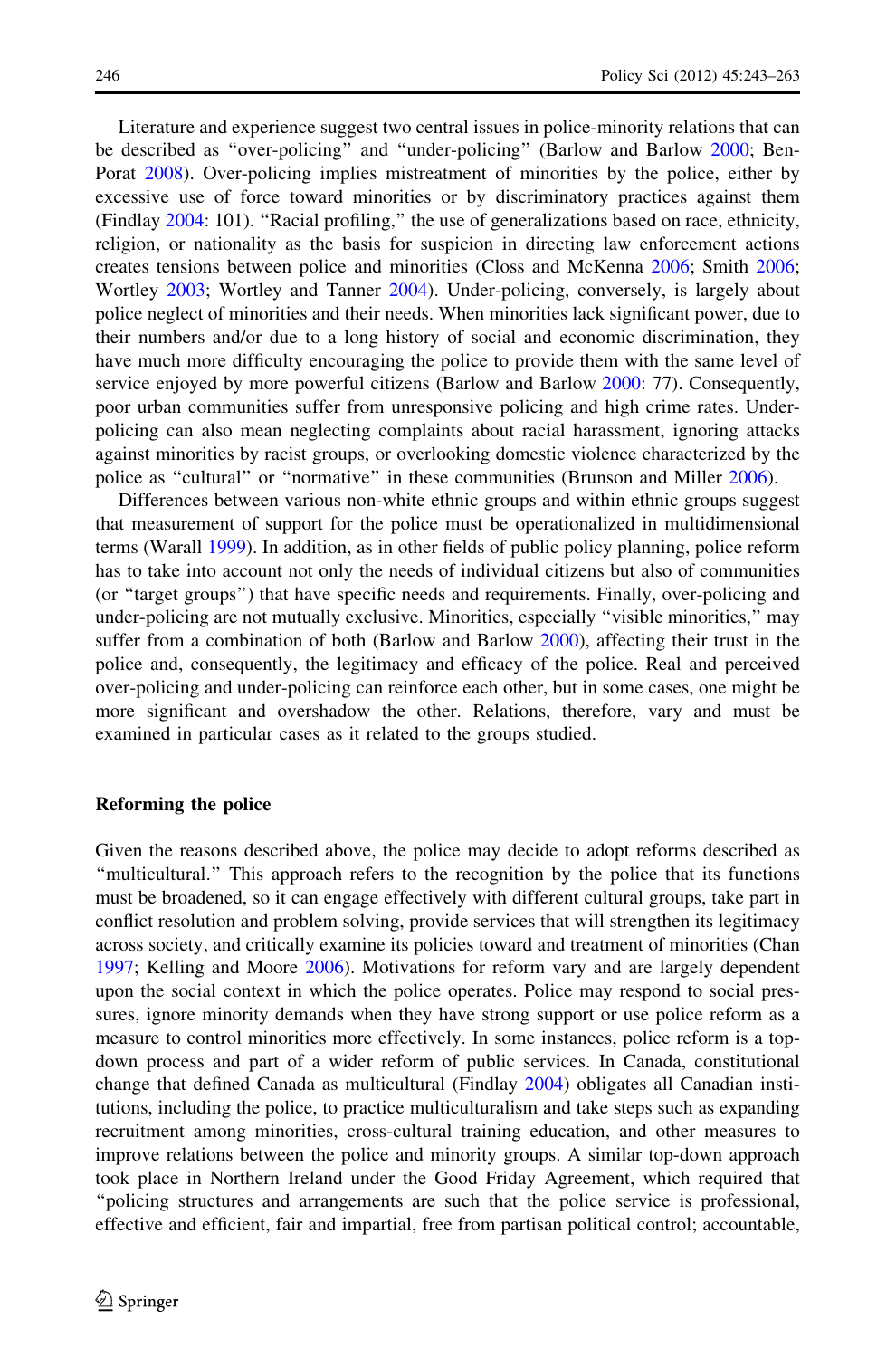both under the rule of law for its actions and to the community it serves'' (McGarry and O'Leary [1999:](#page-19-0) 35).

In many democratic countries, there is broad support for the general principles of good policing (use of minimum force, impartiality, fairness and accountability), but surprisingly, little is known about the level of popular support for specific kinds of reforms (Weitzer and Tuch [2006](#page-20-0): 37). The challenges include the provision of services that suit all segments of society, the diversification of the police force, so it will mirror society, an improvement in the image of the police among minorities, and serious engagement with hate crimes against minorities (Oakley [2001a](#page-19-0), [b](#page-19-0)). Police reforms, however, even when intended to improve relations with minorities, may be misdirected and fall short of expectations. Moreover, the institutional commitment to reform, top-down or otherwise, does not eliminate the continuation of discriminatory practices. Finally, a deep distrust between the police and minorities can impede any attempts at reforms that require cooperation.

Police reforms related to multiculturalism and minority groups can be divided into three central areas: (a) diversifying the police force through the recruitment of minorities; (b) changing practices by training police officers and revising discriminatory procedures; and (c) community involvement that includes cooperation, community policing, and civilian oversight of the police. Recruitment of minorities is part of a broader debate about the benefits and challenges of ''cultural diversity'' in the workplace, both in the public and the private sector (Brief [2008](#page-18-0); Williams and O'Reilly [1998](#page-20-0)). The diversification of the police force can be an important reform because it can narrow the distance between the police and minorities and change the police from within by combating a discriminatory ''police subculture.'' At the same time, the police subculture may be maintained by the assimilation of new recruits or their marginalization (Coderoni [2002;](#page-18-0) Desroches [1992;](#page-18-0) Tinor-Centi and Hussain [2000\)](#page-20-0). Finally, minorities may be reluctant to join the police because they see it as alien or hostile (Ben-Porat [2008](#page-18-0)). Finally, research shows no conclusive support for the assertion that hiring minority officers will positively affect perceptions of the police (Brown and Benedict [2002\)](#page-18-0).

Training police officers to be culturally sensitive and strengthening the ties between the police and minority communities is central to changing police attitudes and perceptions. This mandate includes changing police practices that are offensive to minorities, reducing stereotypes, and eliminating discriminatory practices. More importantly, the training of police officers to be culturally sensitive requires a previous understanding of what practices are offensive to minorities and whether problems in the relationship between the two groups are related to over- or under-policing.

Community policing is one method for bridging the gaps between the police and minority communities and includes principles, policies, and practices that link the police and community members together in the joint pursuit of local crime prevention (Fleras [1992:](#page-19-0) 74; Roberg et al. [2002:](#page-20-0) 56). However, both the police and minorities themselves may regard community policing as ''too soft'' and ineffective. Community involvement also includes formal and informal channels for communities to convey their needs and concerns (Lewis [2005](#page-19-0); Perez [1994;](#page-19-0) Stone and Bobb [2002\)](#page-20-0). Police boards can be established to allow civilian oversight over the police and permit them to be part of the decision-making process (Lewis [2005](#page-19-0); Perez [1994;](#page-19-0) Wortley [2003](#page-20-0)). However, the police may resist subjecting itself to civilian control, and minorities may remain suspicious and uncooperative.

The relationship between the different reforms and their potential to make a significant change requires an in-depth study of specific minorities, their needs and demands. First, perceptions of over-policing and under-policing are likely to produce different expectations and different preferences of police reforms. Second, reforms depend not only on the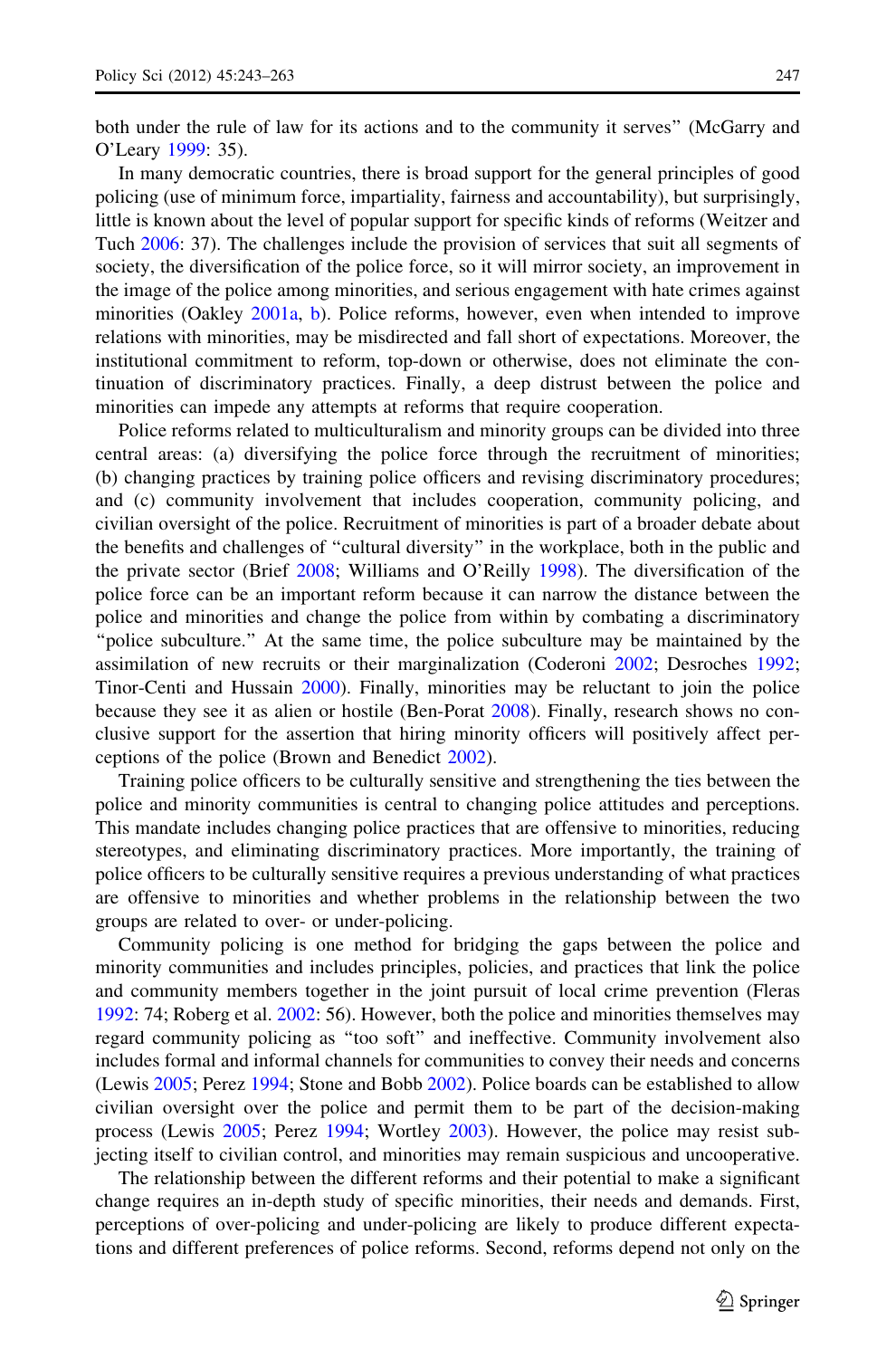readiness of the police to take the necessary steps but also on the target community's readiness to cooperate. Strong perceptions of over-policing and under-policing can generate strong distrust of the police and a reluctance to cooperate, so it is possible that the police will have to take the first steps and uproot over-policing and over-policing in order to gain the trust necessary for reforms. And, third, a bottom-up approach of public policy that involves citizens can help determine the concerns, needs, and demands of the community before a policy is chosen and implemented.

#### Citizens' participation

Citizens' participation in reforming the police pertains to both selecting the reforms and implementing them. The literature on citizens' participation in decision-making (PDM) suggests that such actions provide strong and direct support for the democratic ethos and can improve public sector performance (Adams [2004](#page-18-0)). Consequently, recent studies have concentrated on finding the most efficient methods (Berner [2003](#page-18-0); Church et al. [2002;](#page-18-0) Franklin and Ebdon [2004](#page-19-0); Irvin and Stansbury [2004](#page-19-0); Orosz [2002](#page-19-0); Simonsen and Robbins [2000\)](#page-20-0) and the ideal conditions for promoting citizens' participation (Irvin and Stansbury [2004\)](#page-19-0).

Expanding public involvement in policy decisions requires that administrators allow participation that would affect both processes and outcomes so that participation is an integral part of administration, rather than an add-on to existing practices. The public is part of the deliberation process from issue framing to decision-making (King et al. [1998](#page-19-0)). This approach is also supported by democratic participatory theory, suggesting that participation in decision-making processes increases citizens' responsibility for outcomes and their acceptance of and cooperation with the political system (Dahl [1971](#page-18-0); Pateman [1970;](#page-19-0) Putnam [1993\)](#page-19-0). In addition, participation in decision-making processes may strengthen the sense of group identity and correspondingly, loyalty to the group or organization (Bouckaert et al. [2002;](#page-18-0) Lincoln and Kalleberg [1990](#page-19-0); Osterman [1999](#page-19-0); Rose [1999\)](#page-20-0). Widespread participation of citizens in decision-making processes helps increase the performance of public agencies and the trust in them. Very involved citizens may become more sympathetic evaluators of tough decisions government administrators are often required to make, allowing government to rule effectively (Irvin and Stansbury [2004](#page-19-0); King et al. [1998](#page-19-0); King and Stivers [1998](#page-19-0); Putnam [1993\)](#page-19-0).

The positive relationships between PDM, trust in public agencies, and performance are significant for the engagement of the police with citizens and even more so for its engagement with citizens of minority groups. The ability of the police to involve citizens in different levels of policy making has the potential to enhance their trust in the police and, in turn, police performance.

#### The police and the Arab citizens in Israel

Israel can be described as a ''deeply divided society'' where police and policing mean different things for the majority and the minority (Weitzer and Hasisi [2008\)](#page-20-0). Arab citizens in Israel and the police have an ongoing history of tense relations that reached a peak in October 2000 when 13 Arab citizens were killed by police officers during riots in the northern part of Israel. An inquiry commission established after the events found fault not only in the police actions but also, and more importantly, deeper structural causes: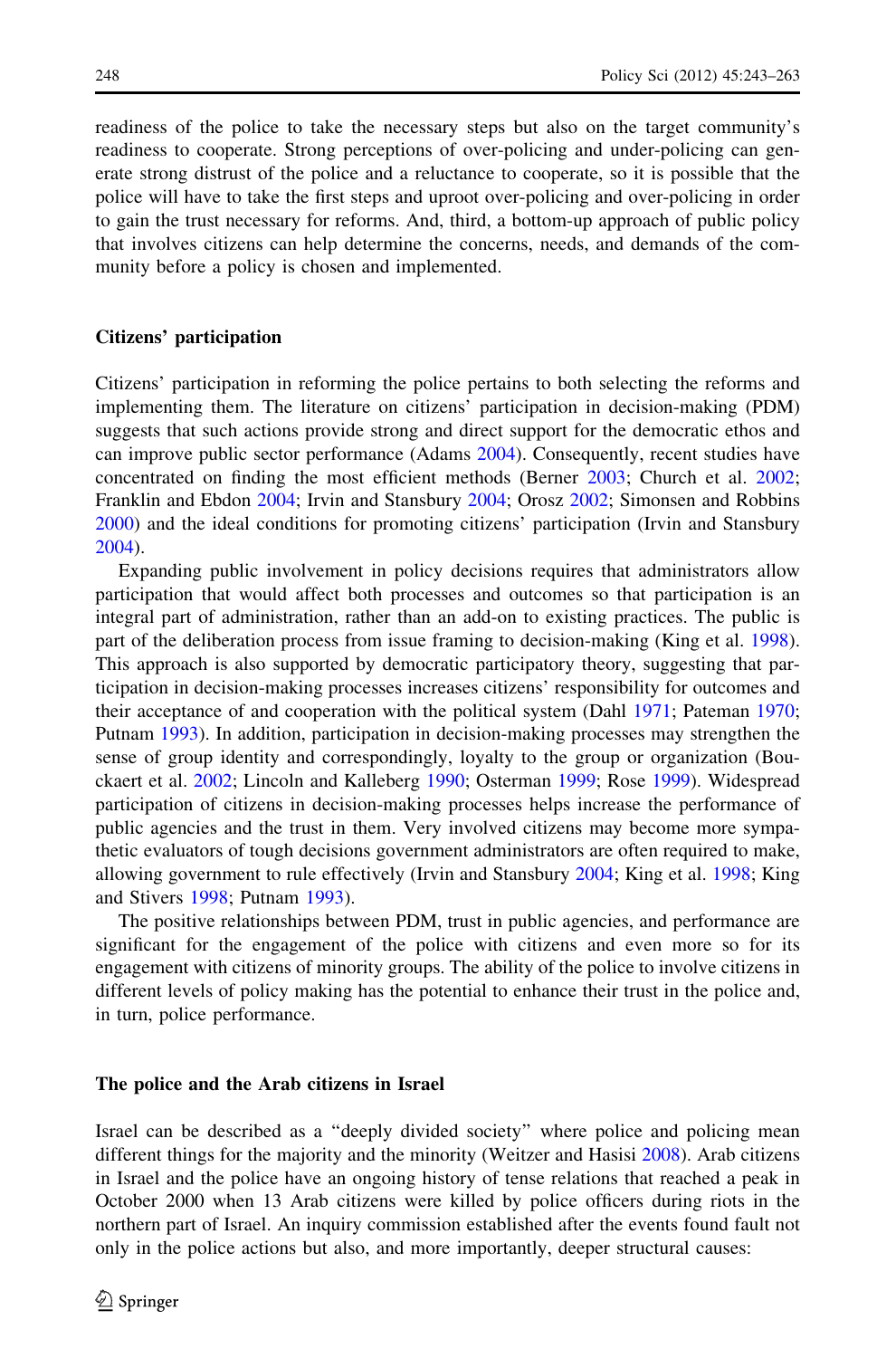The events, their exceptional character and their adverse consequences were the result of structural factors that caused an explosive situation among the Arab public in Israel. The state and the elected governments consistently failed to seriously engage with the difficult problems of a large Arab minority within a Jewish state. The government's treatment of the Arab sector was generally one of neglect and discrimination. At the same time, not enough was done to enforce the law in the Arab

sector…as a result of this and of other causes, the Arab sector suffered greatly, suffering that was evident, among other things, in high levels of poverty, unemployment, shortage of land, problems in the education system and serious deficiencies in infrastructure. All of these issues created ongoing discontent, which culminated in October 2000 (Orr Commission [2003](#page-19-0)).

Arab citizens constitute 20 % of the 7.3 million citizens of Israel. This large minority group is a population divided into three major religious communities: Muslim  $(81 \%)$ , Christian  $(9\%)$ , and Druze  $(10\%)$ . Arab citizens are a non-dominant, non-assimilating, working class minority, often viewed by the Jewish majority as a dissident group that sympathizes with Israel's enemies. Consequently, the Jewish–Arab divide is the deepest schism in Israeli society. Arab citizens describe themselves as suffering from ''extreme structural discrimination policies, national oppression, military rule that lasted until 1966, land confiscation policies, unequal budget allocations, rights discrimination and threats of transfer'' (Future Vision [2006](#page-20-0)). From the end of the war in 1948 until 1966, in spite of their formal citizenship, Palestinian Arabs were placed under military rule that limited their movement. The gradual relaxation of Israeli policies toward Arab citizens has not diminished the social gaps between them and the Jewish majority, or their economic, social, and political marginalization (Gavison and Abu-Ria [1999](#page-19-0); Lewin-Epstein and Semyonov [1993\)](#page-19-0). Specifically, Arab citizens suffer from higher rates of poverty, a lower quality of public services and are underrepresented in the public sector and political life.

The police in Israel are a centralized force tasked with the dual roles of ordinary crime control and internal security, albeit playing a junior role in security (Hasisi and Weitzer [2008\)](#page-19-0). Most members of the police force are Jews, and the majority of non-Jewish officers are Druze. Public evaluations of the police show a steady decline in trust in them and a general perception of ''under-policing,'' exist among both Jewish and Arab citizens. Recent data show that Arab citizens' trust in the police is still significantly lower than that of Jewish citizens, but other research shows low levels of trust in the police (as well as in other institutions) among both Arabs and Jews (Rattner [2009\)](#page-20-0). These low levels of trust, however, may be the result of different expectations and frustrations.

The fact that police is involved both in ordinary crimes and internal security is especially significant for its relations with the Arab minority. Police is often in the forefront of Arab citizens' struggles, whether by controlling demonstrations or demolishing ''illegal'' houses in Arab towns and villages. The strained relations between Arab citizens and the police include both biases of police officers toward Arabs (Hasisi and Weitzer [2007\)](#page-19-0) and distrust of Arab citizens in the police. The Orr Commission noted not only the stereotyping of Arabs as disloyal citizens by the police but also the erratic enforcement of the ordinary criminal law in Arab communities (Hasisi and Weitzer [2007](#page-19-0)).

The explosion of these tense relations in the events of 2000 brought the police under severe criticism, but also led to an internal recognition that reform was necessary. Following the recommendations of the Orr Commission, police stations were opened in Arab villages, community policing was established, and various channels of communication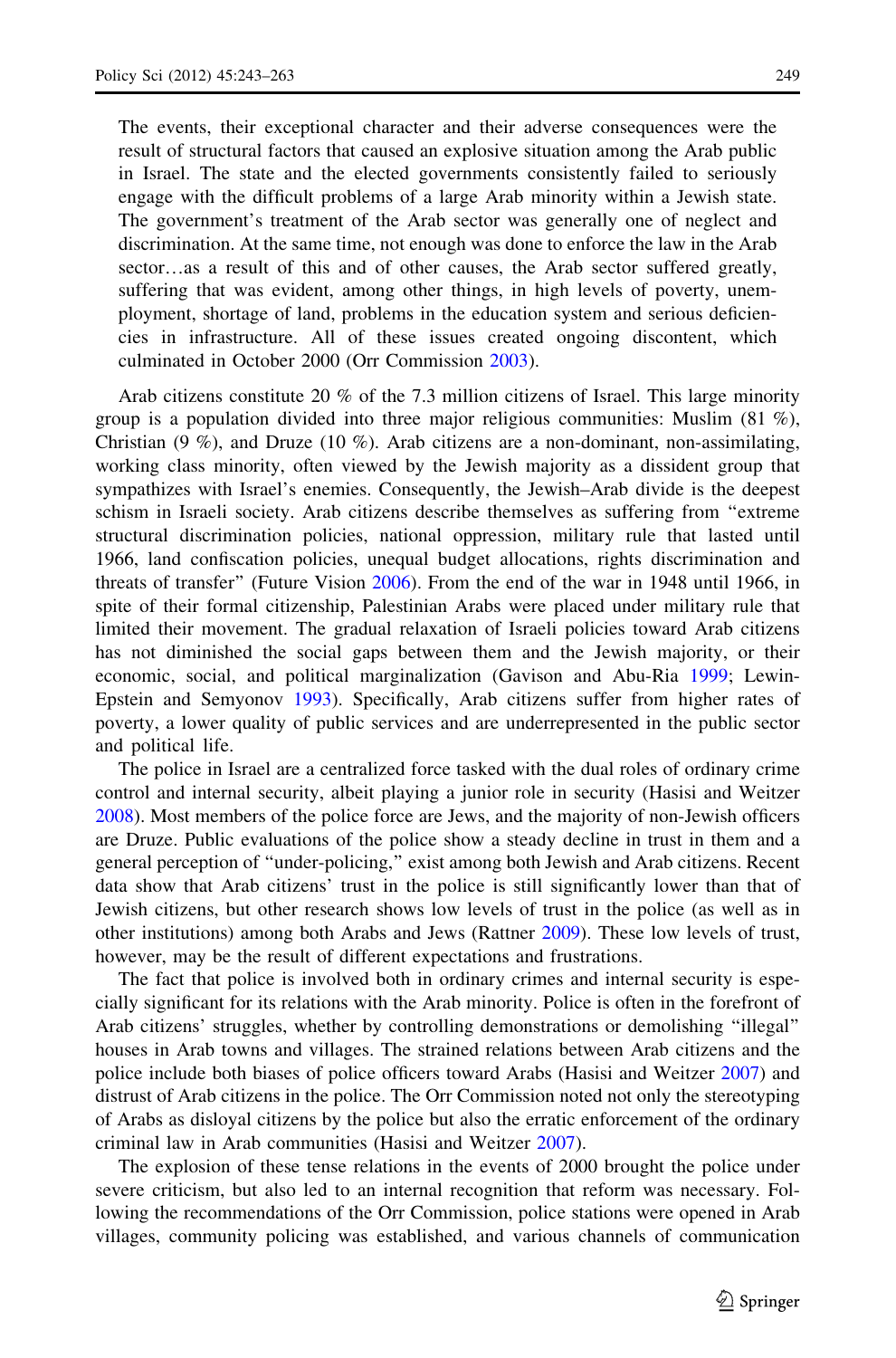<span id="page-7-0"></span>were established between the police command and Arab leaders. The impact of these reforms and the potential of other reforms not yet undertaken, measured in the willingness of citizens to cooperate, are yet to be studied. In recent years, high levels of violent crime in Arab towns and neighborhoods severely undermined feelings of security and led to public outcry for police to take action. A report presented to parliamentary committee in February 2010 indicated that crime in the Arab sector grew steadily since 2006 showing a 1.9 % rise in 2007, a 1.5 % rise in 2008 and an 8.4 % rise in 2009. Arab citizens, according to the report, who constitute 20  $\%$  of the population, are suspects in 41  $\%$  of murder cases, 36 % of attempted murder cases, 36 % of serious assaults, 41 % of arson cases, 36 % of robberies, and 43 % of serious robberies (El-Taji Daghash [2011\)](#page-19-0).

The theoretical discussion and the particular characteristics of the Arab minority in Israel raise the following questions in regard to police reforms: (a) how do perceptions of over-policing and under-policing influence the attitudes of Arab citizens toward the police? Assuming that over-policing and, in the Arab citizens case, especially under-policing have a negative impact on perception will (b) negative attitudes impact the perception of police reforms? Or, (c) police reforms will have a positive effect on attitudes toward police? Specifically, (d) should police first tackle issues of under-policing and then initiate reforms, or should it initiate reforms to improve its status among the minority? And, finally, (e) which reform carries the strongest potential to make positive change in police relations with the Arab minority?

#### Research model and hypotheses

Figure 1 presents a model of the hypothesized relationships among the research variables. The model has several goals. First, it examines the relationships between perceptions of over-policing and under-policing. Second, it examines the effect of over-policing and under-policing on the minority's attitudes toward the police. Third, it tests the effect of those attitudes on three main instruments of police reform—community involvement, recruitment, and cultural training. Fourth, it explores the effect that specific reforms may have on attitudes toward the police. Our general argument, therefore, is that perceptions of



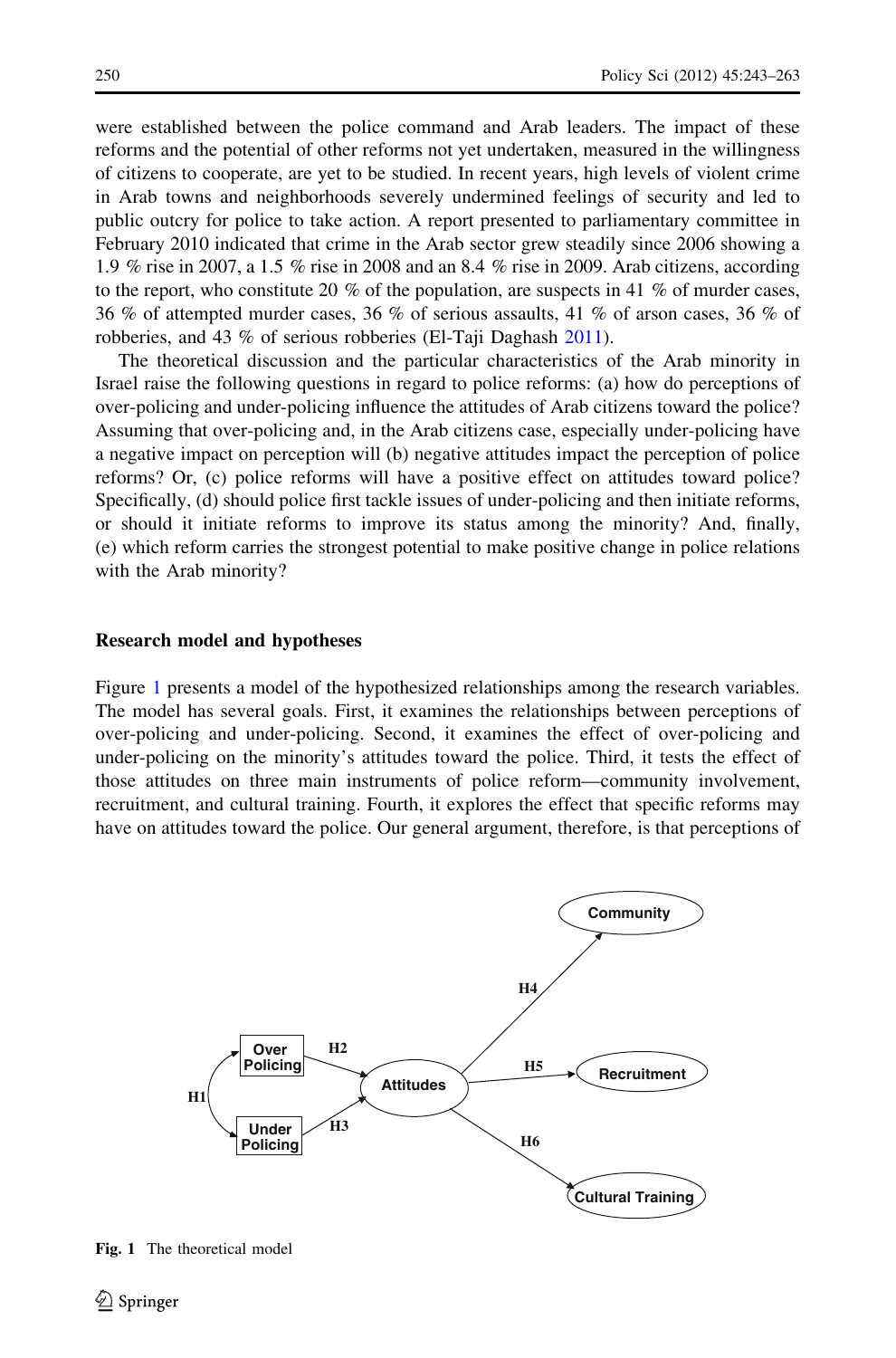over-policing and under-policing have a negative effect on attitudes toward the police and, consequently, on the likelihood of support from minorities for police reforms. The ability of the police to change minority attitudes, we argue, would allow them to implement those reforms with a strong chance of success.

In our study of Arab citizens of Israel, we combine the general theoretical model with the specific characteristics of our case study and propose the following hypotheses that will be examined in the next section.

H1 Perceptions of under-policing in specific categories will be negatively linked to perceptions of over-policing in others. Consequently, those who believe they are under-policed are less likely to feel over-policed. Five main areas were singled out in the focus groups domestic violence, traffic violations, crime, public order, and neighborhood disputes—the first two areas were identified with over-policing and the last three with under-policing.

In some instances over-policing and under-policing are positively linked (Barlow and Barlow [2000](#page-18-0)) especially for visible minorities that suffer from both physical and verbal abuse and from a lack of police protection. However, Arab citizens are not necessarily an identifiable visible minority for police officers and, therefore, might be less exposed to racial profiling than African-Americans. More importantly, because they suffer severely from violence in their communities we suspect under-policing will overshadow the frustrations of over-policing. Hence, the second and third hypotheses are proposed:

H2 Perceptions of under-policing will negatively affect attitudes toward the police.

H3 Perceptions of over-policing will be less significant and have a negative but minor effect on attitudes toward the police.

The core assumption in most analyses of the relations between minorities and law enforcement agencies is that there is significant dissatisfaction and negative attitudes among the population and hence the need for reforms. However, the successful implementation of any reform will probably require the population's cooperation, which is less likely given their negative attitudes. Therefore, we propose two different sets of hypotheses. The first explores the relationship between attitudes toward the police and attitudes toward or preferences for specific reform instruments. The second explores the effect that these instruments may have on attitudes when they are applied and tested, even when attitudes are negative.

Referring to the first set of hypotheses, we discussed earlier three reforms for improving the relations between minorities and the police: community involvement, recruitment among minority groups, and cultural training for police officers. Community involvement refers to various programs for providing ethnic minorities with access to the police and allowing them to voice their concerns and needs. Recruitment refers to various programs designed to diversify the police force and increase the representation of minorities in the police. Cultural training is designed to familiarize police officers with minority cultures and to erase negative perceptions and stereotypes. However, given that these measures require a certain trust in the goodwill of the police, minorities are likely to be skeptical and suspicious of their actual benefits. Hence, three additional hypotheses are proposed:

H4 Negative attitudes toward the police will negatively impact perceptions about community involvement.

H5 Negative attitudes toward the police will negatively impact perceptions about recruitment.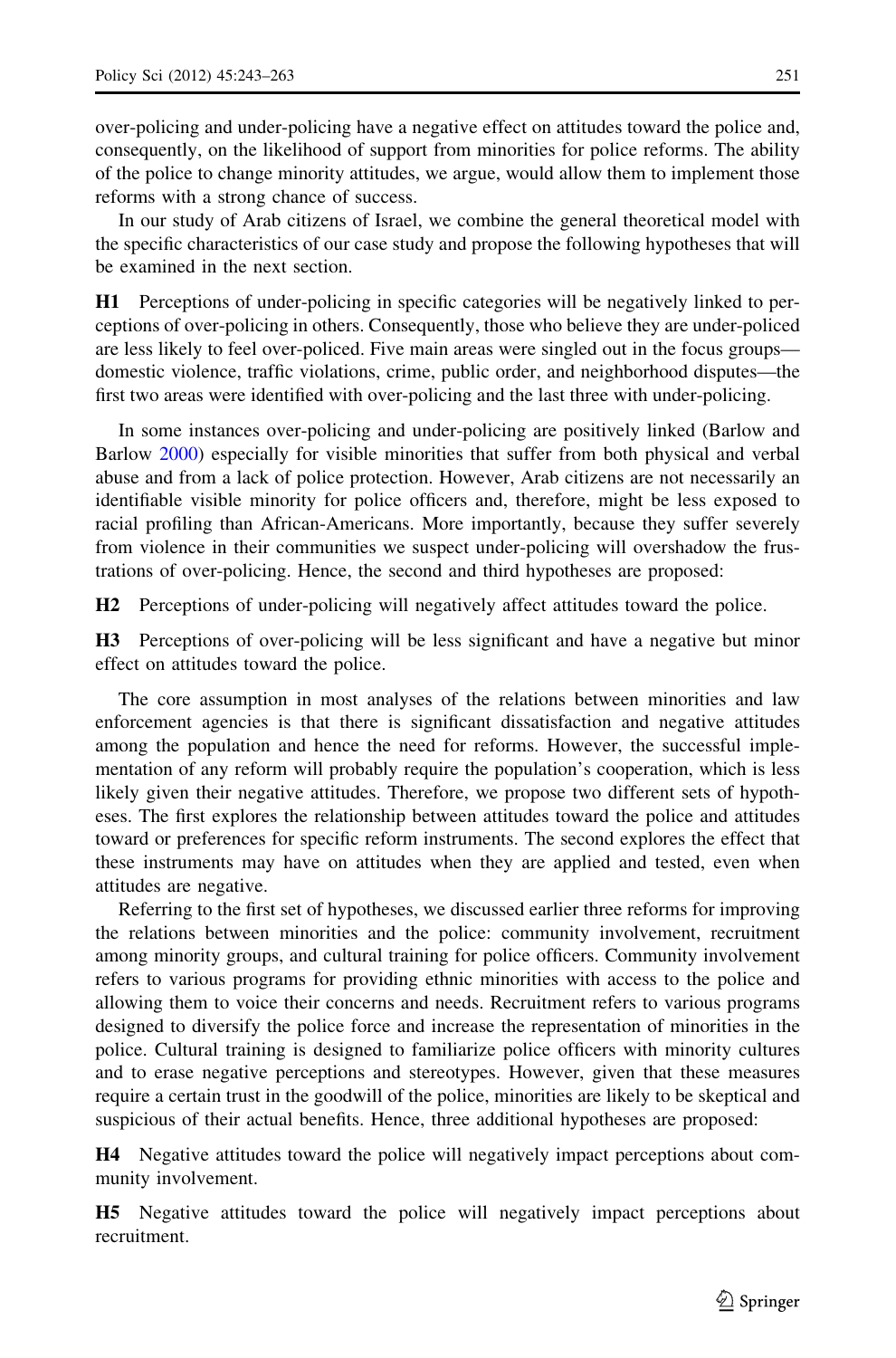<span id="page-9-0"></span>H6 Negative attitudes toward the police will negatively impact perceptions about cultural training.

Thus, negative attitudes toward the police that stem from over- and under-policing will impair any reform attempts that require cooperation. To examine this proposition, we hypothesize that attitudes about community involvement, recruitment, and cultural training are positively related to attitudes toward the police, but these relationships are weaker than the effect that attitudes have on these reforms (see Fig. 2). Police reforms, therefore, are unlikely to succeed when negative perceptions of the police exist among minorities. Such perceptions reduce expectations and deter citizens from cooperating with the police.

Looking at the possible impact of reforms, which include active citizen participation, on attitudes toward the police, the earlier discussion explained how such participation transform citizen attitudes in various dimensions. In particular, authentic participation places the citizen next to the issue and the administrative structures and processes furthest away, while the administrator is the bridge between the two. Based on these rationales, the following hypothesis is proposed:

H7 Attitudes about community involvement, recruitment, and cultural training are positively related to attitudes toward the police. However, these relationships are weaker than the effect that negative attitudes have on these reforms.

We maintain that in order for police reforms to be effective, there must first be a change in attitudes about over- and under-policing. In addition, these reforms must be adjusted to the needs of specific minorities. As mentioned above, Arab citizens in Israel suffer from under-policing far more than over-policing (H2, H3). Consequently, we expect that minorities will view reforms related to cultural training (reducing stereotypes and introducing the community culture to police officers) as less important than community involvement and recruitment. These two reforms are more significant for police performance in the minority neighborhood. Consequently, we propose the following hypotheses:

H8 Perceptions about under-policing are positively related to attitudes toward community involvement.

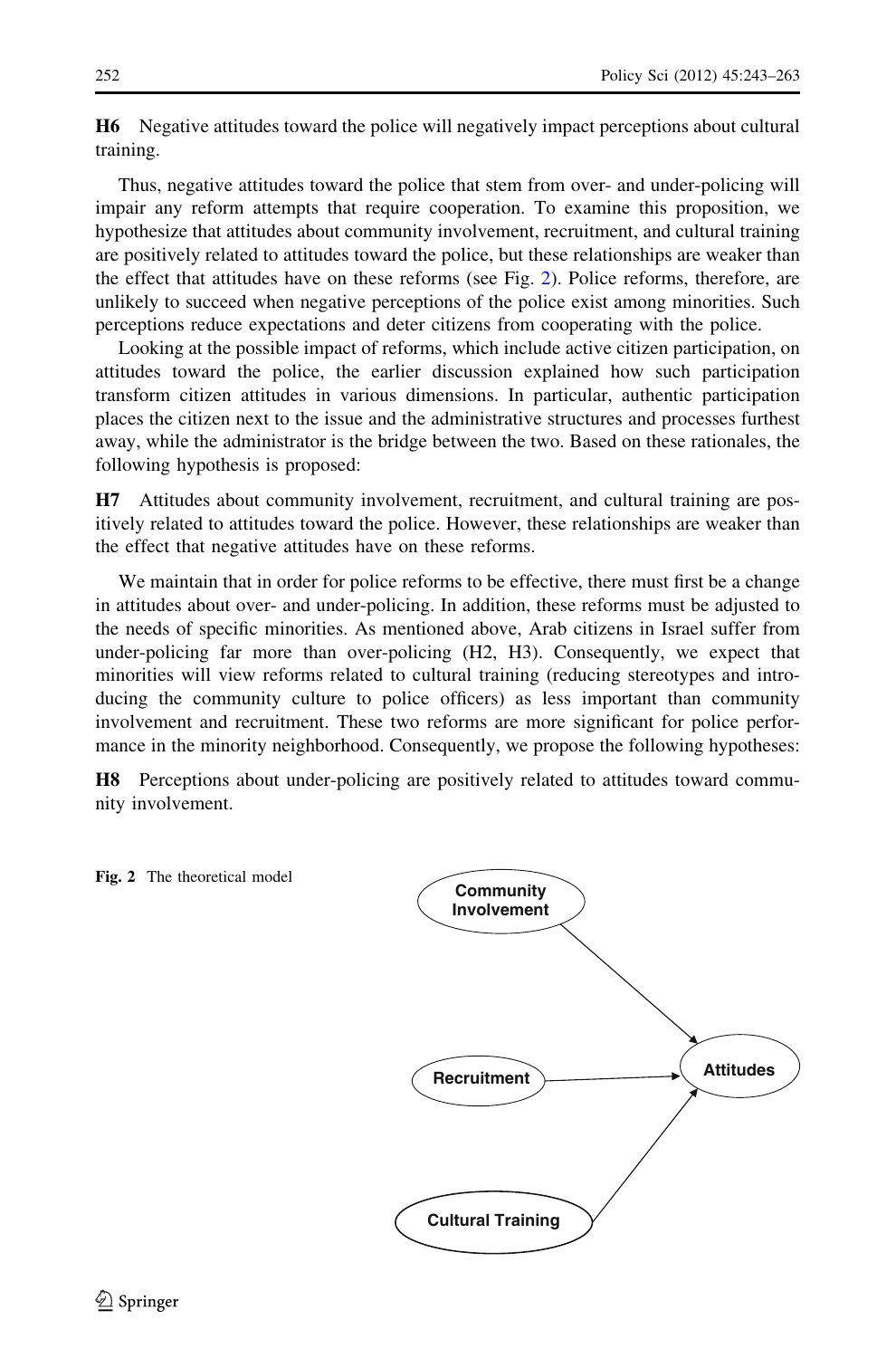H9 Perceptions about under-policing are positively related to attitudes toward recruitment.

H10 Perceptions about under-policing are positively related to attitudes toward cultural training but to a weaker extent than to attitudes toward community involvement and recruitment.

H11 Perceptions about over-policing have no significant link with attitudes toward community involvement, recruitment, or cultural training.

Finally, several control variables were used in order to examine the generalization of the model. Gender, education, and age were tested in the final analysis in order to examine their influence on perceptions of over-policing, under-policing, and police reforms.

## Method and sample

The Arab citizens of Israel provide a case study for understanding perceptions about overpolicing and under-policing, the relationship between them, and how perceptions of underand over-policing affect expectations and evaluations of potential police reforms. In the following pages, we will: (a) map the perceptions and needs of this specific minority group vis-a`-vis the police; (b) identify the reforms that can underpin a significant strategic institutional change; and (c) develop a model for understanding potential reforms in policing that can be used elsewhere. The research was conducted in two stages and used qualitative and quantitative methods. In the first, qualitative stage, four focus groups were held in order to gain a general understanding of the perceptions and expectations of the community. Each group had seven or eight participants and was led by an Arabic-speaking moderator. Discussions revolved around various aspects of policing and the Arab minority. The participants in all of the focus groups were Arabs citizens, 16 women and 14 men, 20-25 years old, and residents of three different Arab cities (Tira, Cassem Village and the city of Jut). The discussions of the focus groups, transcribed and translated by the moderator, raised different problems and concerns of Arab citizens that enabled us to build the survey used in the second stage.

In the second, quantitative stage, a survey of a representative sample of 1,006 adult members of the Arab population in Israel was conducted. A telephone survey of a random sample of adults over the age of 18 was administrated by the University of Haifa's Survey Center during March–April 2009. Interviews were conducted in Arabic by Arab interviewers. Almost two-thirds of the participants—65 %—completed the entire interview. Of the participants 48.5 % were men and 51.5 % were women (compared to 50.9 and 49.1 %, respectively, in the overall population<sup>2</sup>). The average age in this sample was  $35.33$  years (standard deviation of 13.2 years). As for religion and ethnicity, 80.4 % of respondents identified themselves as Muslims, 1.6 % as Bedouins (all together 82 % Muslims compared to 81.6 % in the general population), 11.9 % identified themselves as Christian (10.3 % in the population) and 3 % were Druze (8.13 % in the population). With regard to residence, 74.9 % of the participants lived in the Galilee in the north of Israel (as opposed to 70 % in the general population), 18.9 % lived in the center of the country in an area known as The Triangle, and 6.3 % lived in the southern Negev. Negev Bedouins were underrepresented because many of them live in unrecognized villages and cannot be reached by a phone survey.

<sup>2</sup> According to the data of the Central Bureau of Statistics: <http://www.cbs.gov.il/>.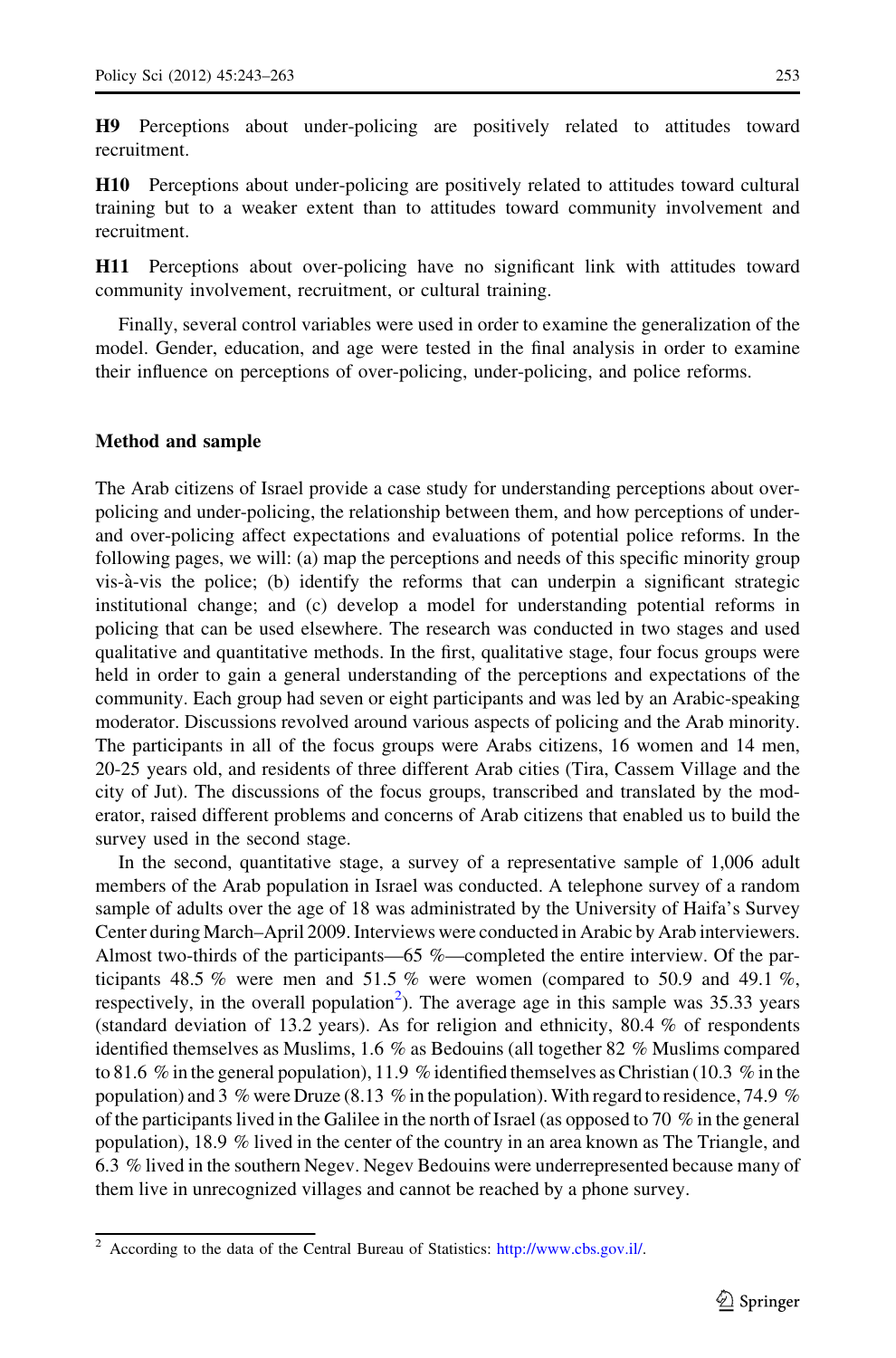## **Measures**

The Survey included 55 questions that examined the following variables:

- (A) Over-policing and under-policing were measured through five binary questions in which respondents were asked to evaluate whether the police intervenes too much or too little in five areas identified as important in the focus groups: domestic violence, traffic violations, crime, public order, and neighborhood disputes. In the focus groups, the first two areas were identified with over-policing. Respondents (particularly male) indicated that police tends to intervene in domestic disputes that should be left for families to resolve and that police tends to single out Arab drivers, when recognized, more than Jewish drivers. Conversely, the last three were identified with under-policing attributed to neglect and discrimination. In the survey, respondents were asked to state for each of the five areas whether they feel under or over-policed.
- (B) Attitudes toward the police and policing were measured using three items that participants ranked on a Likert scale ranging from 1 (strongly disagree) to 5 (strongly agree). Participants were asked to agree or disagree with the following statements (A1, A2, and A3 in the model in Fig. [1](#page-7-0)): (A1) ''The police is able to provide Arab citizens with security,'' (A2) ''The police has made significant efforts since October 2000 to improve its relations with the Arab citizens of Israel,'' and, (A3) ''The police in my neighborhood are more attentive than other public institutions to the needs of Arab citizens.'' The average of the respondents' answers indicates their general (positive or negative) perceptions of the police.
- (C) Core aspects of police reform—potential of three different police reforms. Community involvement was measured by items B1 and B2 in the model below. Once again, participants were asked to agree or disagree with the statements on a Likert scale ranging from 1 (strongly disagree) to 5 (strongly agree). The statements were: (B1) "Community policing provides an adequate response to the community's needs,'' and (B2) ''Residents of my neighborhood are usually willing to help police in its work.'' Police training was measured by one item: ''The Arab public can and should be involved in the process of police training." *Recruitment* was measured by items C1 and C2 in the model below. Participants were asked to answer yes or no to questions such as (C1) ''When searching for a job, would you consider joining the police?'' and (C2) ''Would you support the recruitment of Arab citizens to the police force?'' along with four identical questions about support for the decision of different people from the social circles of the respondents to join the police: neighbors, relatives, sons and daughters. The participants' final scores were the total number of positive answers they gave. Therefore, the more people participants said they would support for police recruitment, the higher the score they received.

## Data and analysis

General characteristics of attitudes toward the police

While the vast majority of the participants  $(74 \%)$  have not personally encountered police discrimination, the negative perceptions of the police run deep (see also Rattner [2009;](#page-20-0) Santo and Ali [2008](#page-20-0)). These findings rose from both, the qualitative as well as the quantitative stages of the current study. The participants of the focus groups clearly point on problems unique to the Israeli Arab sector that ground feelings of dissatisfaction and a low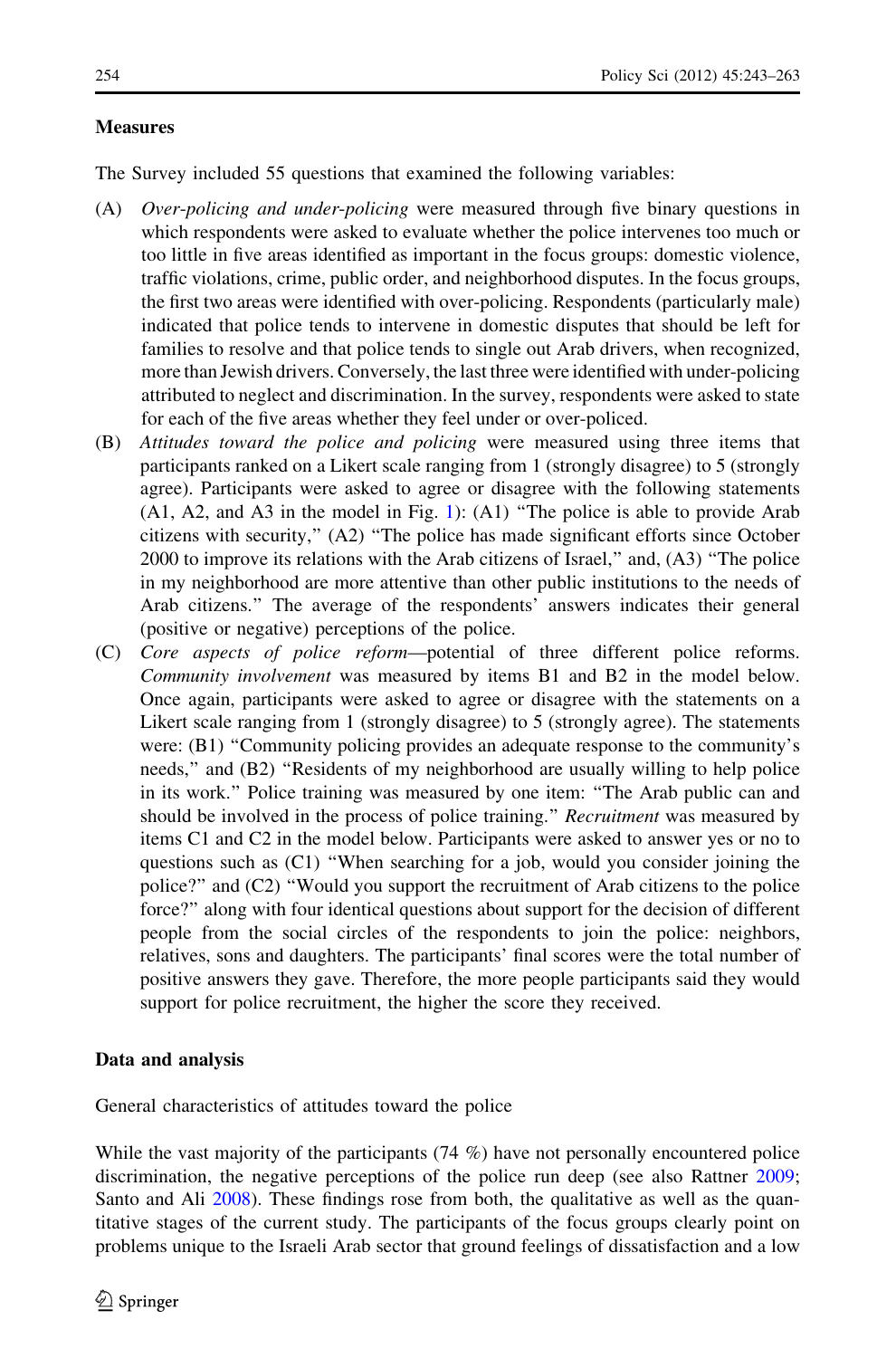|  | i<br>í<br>× |
|--|-------------|
|  |             |

| Mean $(SD)$<br>5.<br>$1 = \text{low/di}$ sagree; $5 = \text{high/agree}$<br>N<br>$3 \t 2 \t 1$<br>4<br>2.67(1.3)<br>595<br>12<br>36<br>10<br>14<br>27<br>"What is, in your assessment, the quality of the |  |
|-----------------------------------------------------------------------------------------------------------------------------------------------------------------------------------------------------------|--|
|                                                                                                                                                                                                           |  |
| services you receive from the police?" (low/high)                                                                                                                                                         |  |
| 1,002<br>2.27(1.6)<br>9<br>16<br>"I would rather have no police service at all in my<br>17<br>6<br>52<br>neighborhood"                                                                                    |  |
| 2.58(1.6)<br>982<br>"The crime rate in my neighborhood was<br>23<br>12<br>7<br>16<br>42<br>significantly reduced in the last year"                                                                        |  |
| 2.54(1.4)<br>952<br>14<br>"In my neighborhood the police are more attentive"<br>10<br>27<br>33<br>17<br>to the public needs of the Arabs than other<br>government institutions"                           |  |
| Yes: 26 $%$<br>No: 74 % $N = 1,002$<br>"Have you personally experienced any<br>discriminatory treatment from a police officer in<br>recent years?"                                                        |  |
| Don't know: $6\%$ ; Treat Jews better:<br>"Do you think the police treat Jewish and Arab"<br>Equal: $17\%$<br>citizens equally?"<br>$77\%$ ; $N = 1,001$                                                  |  |

Table 1 Attitudes toward the police: percentages, mean (standard deviation)

level of trust in Israeli police. Most of the participants of the focus groups expressed negative standpoint toward the police in general and support this standpoint by plentiful of examples that illustrate, according to their point of view, the discriminatory treatment and services they get from the police. The descriptions include reports on stubborn treatment in some services while at the same time ignorance and no reaction from the police when it is most needed, with regard to different services. These findings find a wide supportive evident in the survey conducted as the second stage of our research. The majority of the respondents (42 %) believe the relations between the minority and the police are ''problematic'' and only 30 % believe that the problematic relationship is more an image than a reality. Our findings indicate that Arabs have perceptions of both over-policing and under-policing, but place a greater emphasis on under-policing as a problem that affects everyday life (Table 1).

Respondents believe that Arabs receive unfair treatment from the police, and a majority (77 %) believes that Jews are treated better than Arabs. In addition, 49 % of the respondents believe that the police arrest more Arabs than Jews (29 % disagree). Most respondents characterize the quality of service provided by the police as very poor, and the majority of respondents do not feel that the crime rate in their neighborhood has dropped as expected. Only 30 % believe that the police provide security to Arab citizens, and 46 % believe it fails to provide them with security. Consequently, 40 % of the respondents would not call the police if a problem occurs, 38 % would call the police, and 20 % are not sure what they would do. However, as the table above indicates, Arab citizens are unwilling to give up on police services, even if they regard them as discriminatory and of poor quality. This attitude, we believe, indicates that a potential for reforms exists and that cooperation between the police and the Arab minority is possible.

## Findings: the model

Our findings support the first hypothesis (H1) about the negative correlation between overpolicing and under-policing (Pearson's  $r = -0.314$ ;  $p < 0.000$ ). This evidence clearly shows that perceptions of under-policing overshadow those of over-policing. Thus, not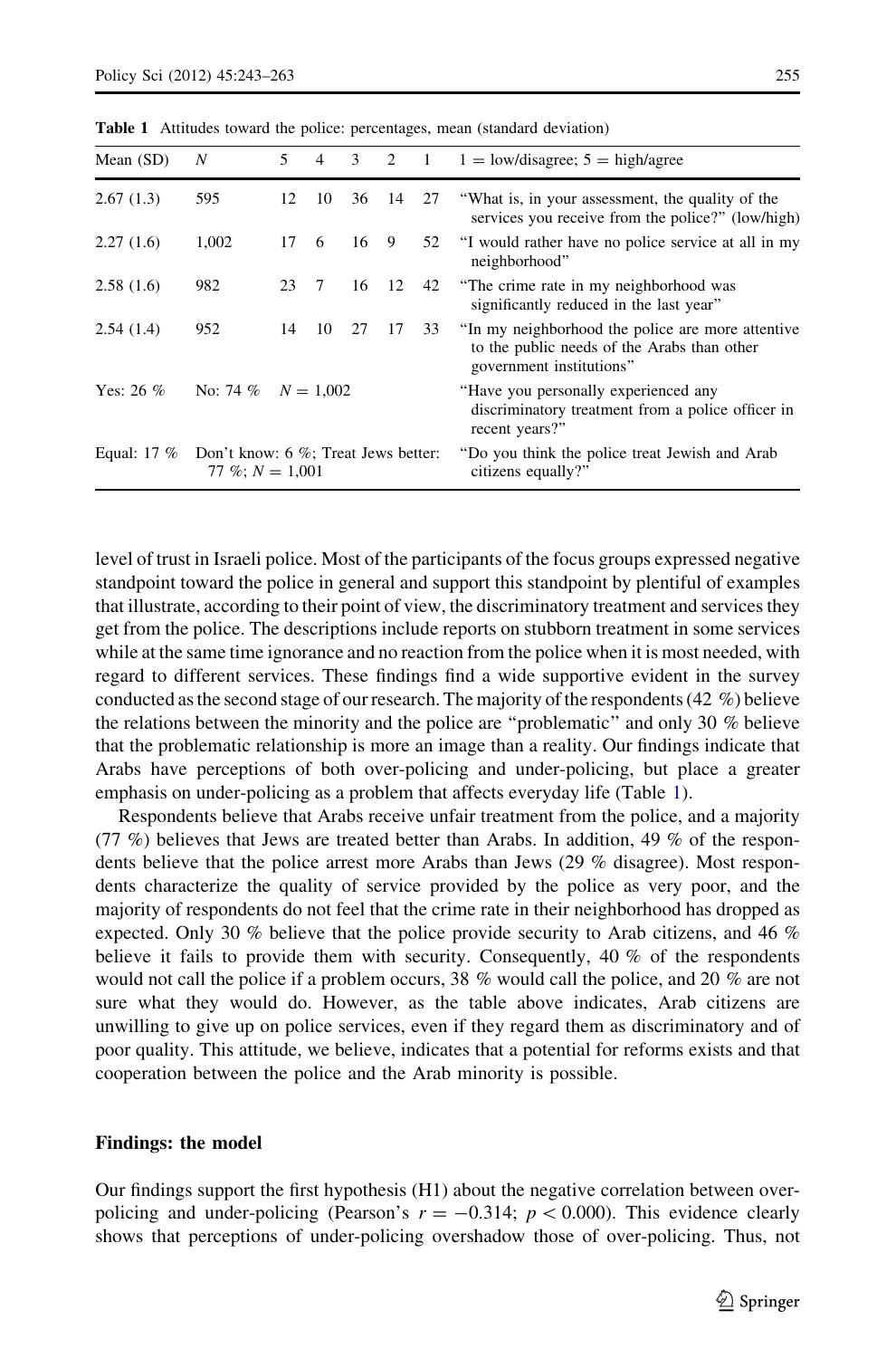only did respondents regard under-policing the major problem they have also downplayed the significance of over-policing. The intuition for this hypothesis was evident in the focus groups, that report on a general perceptions of police and policing include, on the one hand, strong feelings of discrimination or over-policing in several specific services and, on the other hand, of neglect or under-policing in services of a different kind. According to the examples used by the participants, over-policing was related mainly to traffic violations as well as to violence in the family, while the under-policing was related to services inside the villages such as crimes, public order and neighborhood disputes. Which in these cases as the participants reported the police avoid any kind of reaction or react slowly. Given that both over and under-policing express certain inefficiencies in the functioning of the police as viewed by the minority, we next assessed hypotheses H2 and H3 that perceptions about over- and underpolicing would be negatively associated with attitudes toward the police. We used a linear regression model in which attitudes were treated as the independent outcome variable and perceptions about over- and under-policing were the main explanatory variable. We also included some additional variables such as the quality of services the police provide (measured using a 5-point Likert scale) and the receipt of treatment equal to that offered to Jewish citizens (measured using binary answers). We also adjusted for the demographic variables of age, years of education, household income, number of children, and gender. A hierarchical model was tested using the following steps: (1) over- and under- policing, (2) quality of police services and equality of services, and  $(3)$  demographic variables. Results indicated that each step significantly improved the fit of the model.

In Table 2, we list the effect sizes for the variables of the model. The regression analysis demonstrates that personal attitudes about and evaluations of the police are influenced by general perceptions of the police. However, while perceptions of under-policing have a strong impact on attitudes toward the police, we did not find a similar impact for overpolicing. In spite of evidence that over-policing does exist it has no significant impact on attitudes toward the police (see Table 2). Indeed, the interaction between policing and under-policing was also non-significant. Table 2 demonstrates that only in one area of policing (traffic violations) did Arab citizens feel they were over-policed. In the other four areas, under-policing was more significant. Most of the demographic variables (age, gender, and education) had no significant influence on attitudes. Only income had a negative and significant influence (Table [3](#page-14-0)).

| <b>Table 2</b> Linear regression esti-<br>mates for attitudes toward the                                                                                                                                                                                                                                                                                                   | $B(\beta)$        | Attitudes toward the police and policing         |  |
|----------------------------------------------------------------------------------------------------------------------------------------------------------------------------------------------------------------------------------------------------------------------------------------------------------------------------------------------------------------------------|-------------------|--------------------------------------------------|--|
| police                                                                                                                                                                                                                                                                                                                                                                     | $-.293(-.293)$ ** | Under-policing                                   |  |
|                                                                                                                                                                                                                                                                                                                                                                            | <b>NS</b>         | Over-policing                                    |  |
|                                                                                                                                                                                                                                                                                                                                                                            | $.250(.078)*$     | Quality of police services                       |  |
|                                                                                                                                                                                                                                                                                                                                                                            | $.217(.262)$ **   | Equal treatment from police $(1 = \text{equal})$ |  |
|                                                                                                                                                                                                                                                                                                                                                                            | $.402(.262)$ **   | Social economic status:                          |  |
|                                                                                                                                                                                                                                                                                                                                                                            | $-.106 (-.138)$ * | Income                                           |  |
|                                                                                                                                                                                                                                                                                                                                                                            | $.097(.193)*$     | No. of children                                  |  |
|                                                                                                                                                                                                                                                                                                                                                                            | <b>NS</b>         | Gender (Female $= 1$ )                           |  |
|                                                                                                                                                                                                                                                                                                                                                                            | <b>NS</b>         | Education                                        |  |
|                                                                                                                                                                                                                                                                                                                                                                            | <b>NS</b>         | Age                                              |  |
|                                                                                                                                                                                                                                                                                                                                                                            | $.310**$          | $R^2$                                            |  |
|                                                                                                                                                                                                                                                                                                                                                                            | .289**            | Adj. $R^2$                                       |  |
|                                                                                                                                                                                                                                                                                                                                                                            | $2.402**$         | Constant                                         |  |
| $\bigcap_{i=1}^n \bigcap_{i=1}^n \bigcap_{i=1}^n \bigcap_{i=1}^n \bigcap_{i=1}^n \bigcap_{i=1}^n \bigcap_{i=1}^n \bigcap_{i=1}^n \bigcap_{i=1}^n \bigcap_{i=1}^n \bigcap_{i=1}^n \bigcap_{i=1}^n \bigcap_{i=1}^n \bigcap_{i=1}^n \bigcap_{i=1}^n \bigcap_{i=1}^n \bigcap_{i=1}^n \bigcap_{i=1}^n \bigcap_{i=1}^n \bigcap_{i=1}^n \bigcap_{i=1}^n \bigcap_{i=1}^n$<br>0.000 |                   |                                                  |  |

 $* p < 0.05; ** p = 0.000$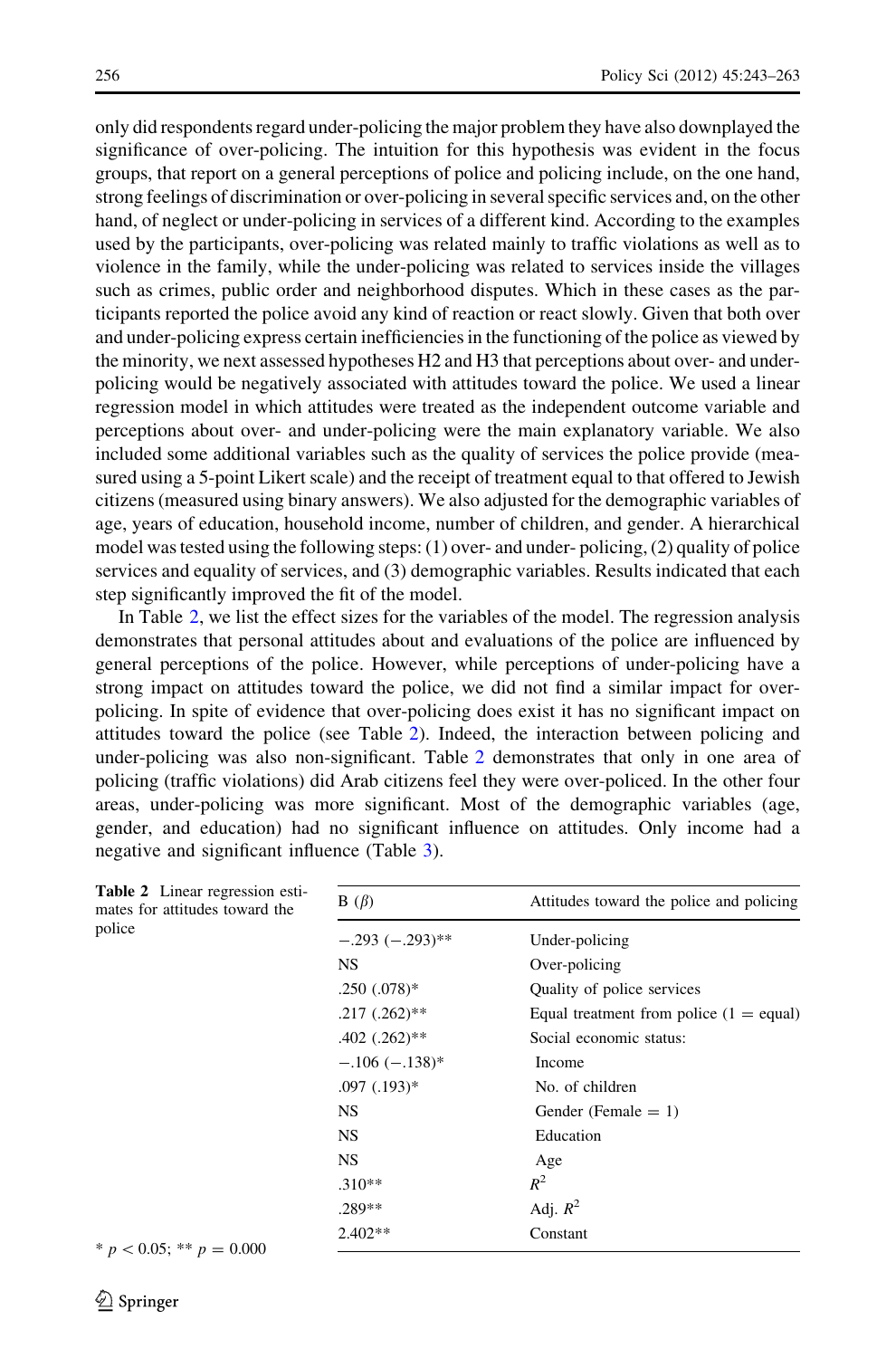| Adequate amount of policing | Under-policing | Over-policing | Policing issue        |
|-----------------------------|----------------|---------------|-----------------------|
| 43.2                        | 37.8           | 13.9          | Domestic violence     |
| 38.0                        | 14.9           | 44.9          | Traffic infractions   |
| 33.5                        | 49.2           | 12.0          | Crimes                |
| 51.4                        | 36.5           | 9.9           | Public order          |
| 41.3                        | 47.8           | 6.3           | Neighborhood disputes |

<span id="page-14-0"></span>Table 3 Perceptions about the focus of policing efforts: over- and under-policing in various areas

# Structural equation modeling

In order to understand the entire framework of the different relationships between the variables, we used a SEM model and AMOS software to analyze the data. Path analyses were conducted among the relevant variables and also to determine whether there were sequential relations among the sets of hypotheses presented above. This path model is illustrated in Fig. 3. In accordance with the theoretical discussion above, attitudes toward the police were predicted by perceptions about *under-* and over-policing,  $(b = -.37,$  $p\lt 0.000$  and  $b = .10$ ,  $p\lt 0.057$ , respectively) (H2–H3). While under-policing had a strong and significant relationship with attitudes toward the police, over-policing had no such relationship (H2–H3). In addition, perceptions about *under- and over-policing* were negatively correlated with each other  $(r = -0.41, p < 0.000)$ , supporting H1. In the



Fig. 3 SEM model-police and policing reform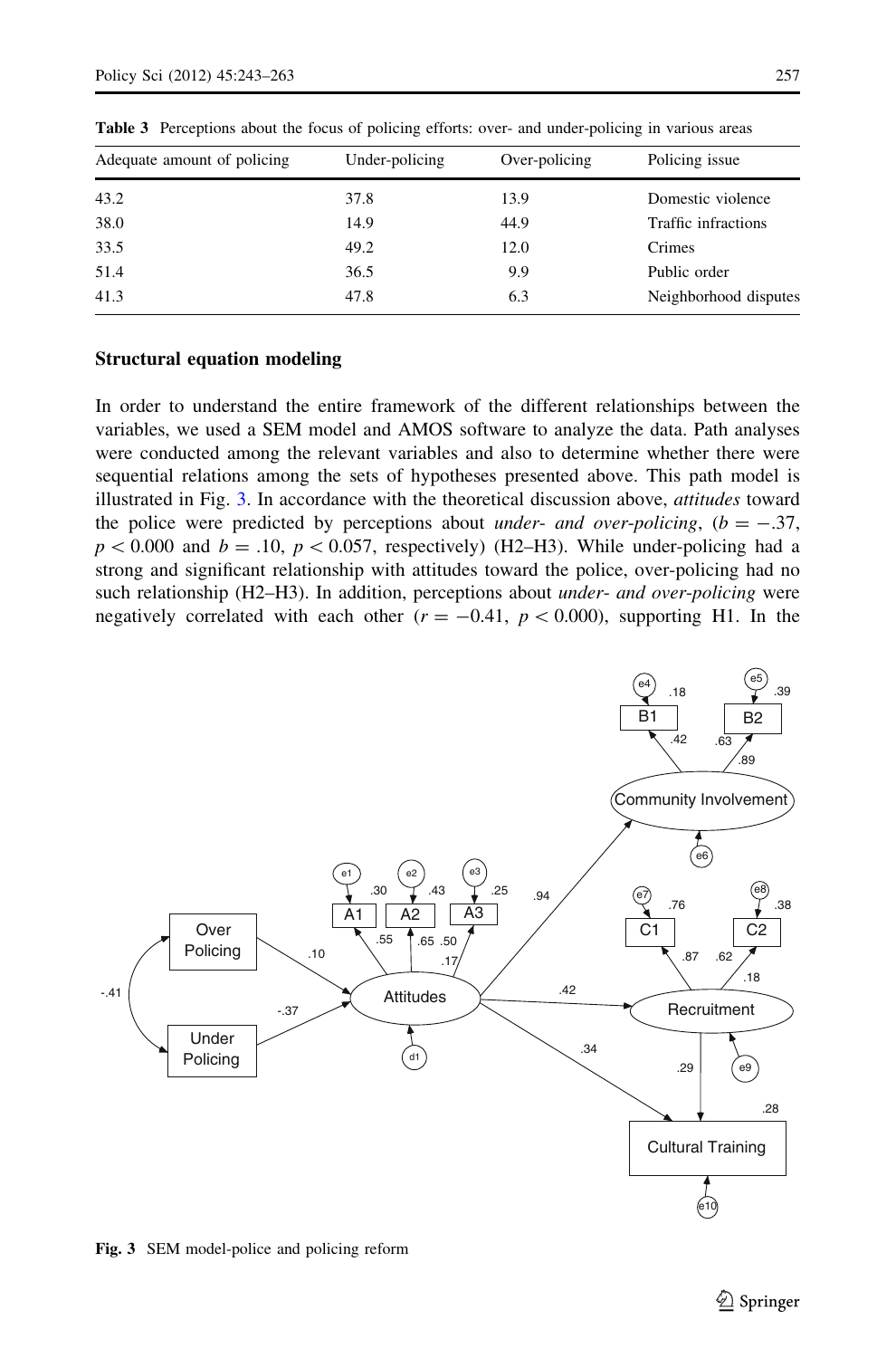sequential stage, the *attitudes* variable was expected to mediate between perceptions about under- and over-policing and the three core aspects of proposed reforms: *community* involvement, cultural training, and recruitment (H4–H6). The mediation hypothesis was verified, so the *attitudes* variable had a direct path to all three of them ( $b = .94$ ,  $p < 0.000$ ;  $b = .34$ ,  $p < 0.000$  and  $b = .42$ ,  $p < 0.000$ , respectively).

The fit of the path model (Fig. [2\)](#page-9-0) was very good. The model had a  $\chi^2$  of 28.0 with 31 degrees of freedom ( $p = 0.621$ ) CMIN/DF .904, RMSEA was .000 [a 90 % confidence limit (CL) .000, .021], CFI = 1.000, and TLI = 1.004.

The structural equation model demonstrates the following

- (a) Over-policing and under-policing are negatively linked. People who believe they are under-policed are less likely to feel over-policed (H1:  $b = -.41$ ,  $p < 0.000$ ).
- (b) Over-policing has a weak, positive, and non-significant relationship with attitudes toward the police (H2:) ( $b = -.10$ ;  $p < 0.057$ ), while under-policing has a negative, stronger and significant relationship with such attitudes (H3:  $b = -.37$ ,  $p < 0.000$ ). Thus, people who believe they are under-policed are likely to have negative attitudes toward the police and policing.
- (c) Negative attitudes were significantly related to the three types of reforms, at different strengths (H4, H5, H6).
- (d) The strongest relationship was with community involvement  $(H4: b = .94, ...)$  $p<0.000$ ). Thus, a positive attitude about the police and policing will increase support for community involvement. There was also a relatively strong relationship between positive attitudes and recruitment (H5:  $b = .42$ ,  $p < 0.000$ ). Finally, the weakest relationship was between positive attitudes and cultural training (H6:  $b = .34, p < 0.000$ .

None of the demographic variables were found to be significantly related to the main variables in this model. However, note that we did find that women feel significantly less under-policed then men do (T test,  $p < 0.000$ ), and people between the age of 45 and 65 reported on more under-policing feeling then others. Thus in both cases of gender and age, there was no significantly different with regard to over-policing perceptions.

The model (Fig. [3](#page-14-0)) had a  $\chi^2$  of 8.5 with 5 degrees of freedom ( $p = 0.130$ ). RMSEA was .026 [a 90 % confidence limit (CL) .000, .056], CFI = .995, and TLI = .980.

Figure [4](#page-16-0) shows what the level of support for reforms would be without a change in attitudes toward the police. The findings presented in Fig. [4](#page-16-0) demonstrate that police reforms through recruitment, cultural training, and community involvement will lead to an improvement in perceptions about the police among Arab citizens, but less so than engaging in the reforms in the reverse. In other words, a comparison between the results in Figs. [1](#page-7-0) and [4](#page-16-0) clearly demonstrates that the intensity of the change in attitude is stronger in the path of the under-policing effect on attitudes and, in turn, on perceptions of the three reforms (hypotheses 1–6) than in the direct path of the effect of the reforms on attitudes toward the police (H7). This finding has practical implications for the implementation of reform policies. Top-down implementation of reforms, without prior changes that tackle perceptions of under-policing, is likely to be less effective. We will return to this point in our conclusions.

Finally, the findings suggest a clear hierarchy among the different reforms (H8–H11). Arab citizens rank community involvement as the most significant reform that can be introduced. Far behind is recruitment, and at the bottom of the scale is cultural training. We will explain these findings in the following section. These directions are consistent with the qualitative findings from our focus groups. Participants of the focus groups found it easier to point on what should not be part of the police officers training, mainly entrenchment of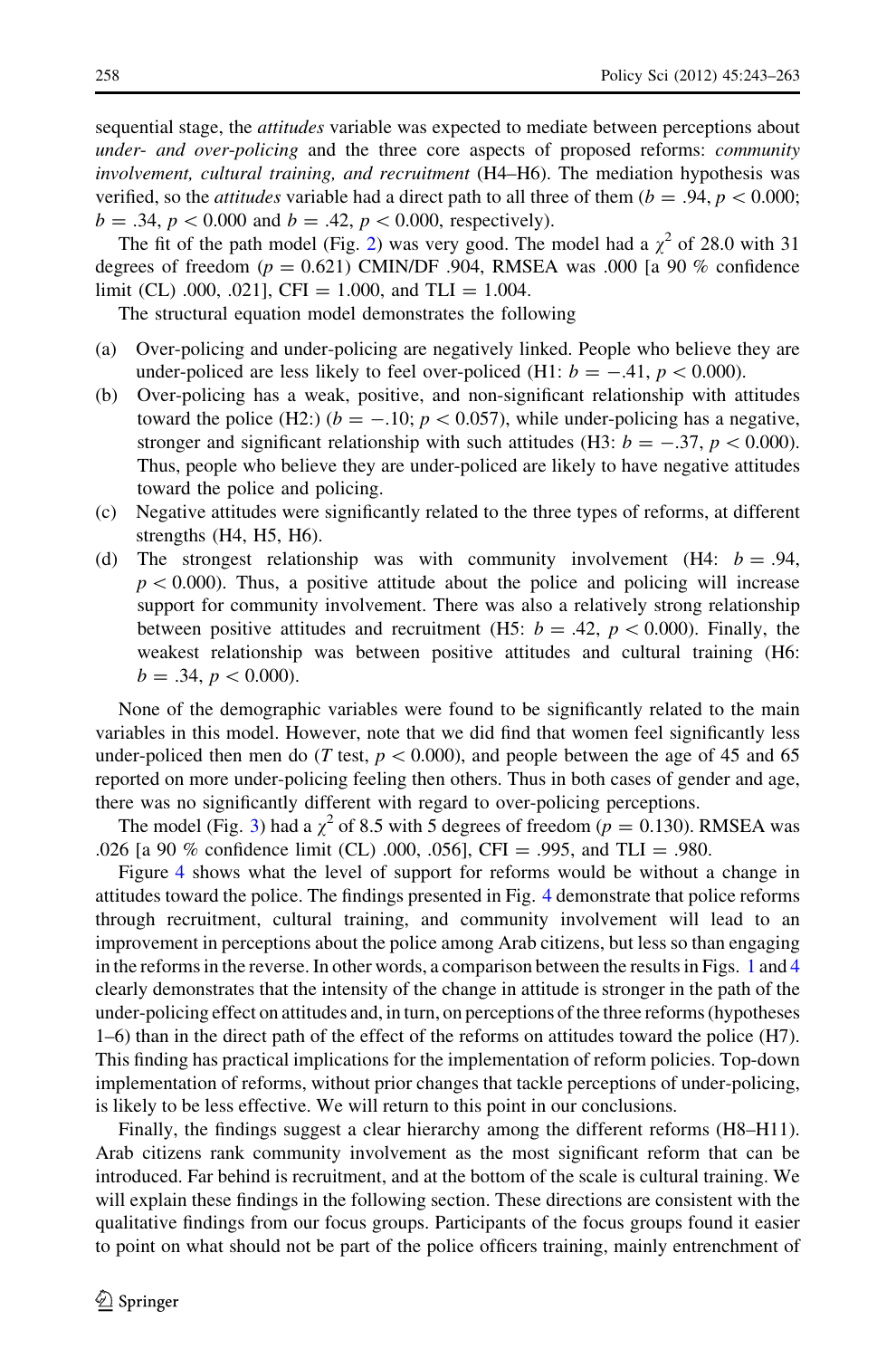<span id="page-16-0"></span>

Fig. 4 SEM model-police and policing reform (without attitude change)

the perceptions of Arab citizens as enemies. Accordingly, it was suggested that police officers be trained to treat Arab citizens as equals and with proper respect. Some more specific suggestions included familiarizing police officers with Arab culture and providing an opportunity for police officers to meet Arab citizens in comfortable settings rather than on the beat. However, the obstacles for recruitment were evident in the focus groups where participants expressed strong objections for joining the police. Arab citizens, who serve as police officers, it was argued, are part of a system that discriminates Arabs and prefer loyalty to the police over their co-ethnies. Alongside this criticism hope was expressed that in the future Arabs will become equal citizens and will be able to serve the police without feel guilty. Until these changes occur, however, Arab police officers, they claimed, will have little if any positive impact on the way the police treats the Arab minority and, consequently, Arabs should not join the police.

# Discussion: diversity management through attitude change? Israeli Arabs and the police

Policing diverse societies has become a major challenge for many democratic states where minorities feel deprived, are alienated from the state and society, and regard the police as insensitive or oblivious to their needs. In order to improve their legitimacy and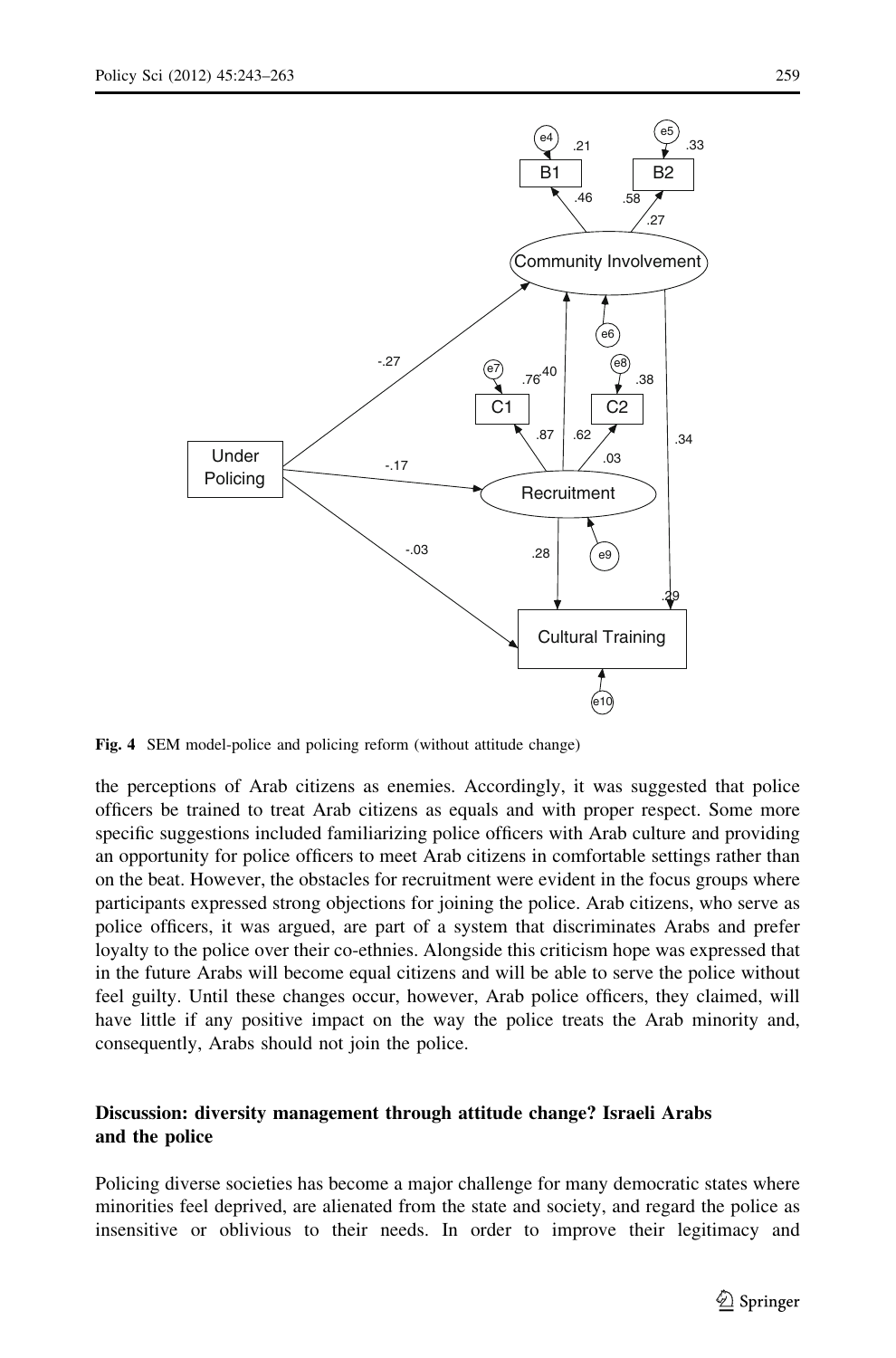effectiveness among minority groups, the police must examine their policies and practices and consider potential reforms. This paper suggests an innovative approach in which the public is integrated into the policy evaluation process by mapping the attitudes of minority groups toward law enforcement agencies. Due to the sensitive nature of the relations between minorities and law enforcement agencies, we suggest a bottom-up approach to examining potential reforms. The underling assumption, supported by a rich literature, is that the public's cooperation with reform plans is necessary for their success (Irvin and Stansbury [2004](#page-19-0); King et al. [1998;](#page-19-0) King and Stivers [1998;](#page-19-0) Putnam [1993](#page-19-0)). Such cooperation can be best achieved when citizens, and in our case the minority population, take an active part in the reform as well as in the provision of services.

Arab citizens in Israel see themselves as suffering from both over-policing and underpolicing. While over-policing receives a great deal of attention when police brutality or allegations of police brutality are exposed, our findings demonstrate that under-policing is a greater concern for Arab citizens. This finding can be explained by rising crime rates and violence in Arab communities, which often suffer from poverty and unemployment. In the focus groups, participants described feelings of being neglected by the police and accused the police of purposefully avoiding taking action to prevent crime and violence in their neighborhoods.

Perceptions of under-policing are strongly related to negative attitudes toward the police and policing. Specifically, Arab citizens do not feel that the police provide them with security or that it makes significant efforts to improve its relations with the Arab community. While Arab citizens are unwilling to give up entirely on police services, having no better alternative, their trust in the police remains low and their willingness to cooperate with reforms is minimal. Thus, police reforms that depend upon the cooperation of citizens will require initial steps by the police in order to improve the level of trust and encourage cooperation.

Of the three reforms examined, conditioned by a change in attitudes, the most important is community involvement. This preference can be explained by the desire of Arab citizens, first and foremost, to be involved in policing and have an impact on policy making. Recruitment is a sensitive issue when communities see the police as alien or hostile and joining the police is considered a betrayal of the community. Surprisingly, a relatively large number of Arab citizens would consider joining the police even without the changes mentioned above. If and when general perceptions about the police change, this willingness to join the police force is likely to grow and, no less significantly, the opposition to recruitment will diminish. Finally, cultural training is the reform that receives the lowest level of support. This finding can be explained by the fact that the major concern of the Arab community is not over-policing, which may be reduced by cultural training that changes stereotypes, but under-policing, which requires more direct measures. In addition, Arab citizens are likely to see the issue not in terms of a ''culture'' unknown to police officers but in terms of prejudice that needs to be uprooted by more direct measures.

The analysis demonstrates the inherent dilemma in diversity management, namely, how to bridge different attitudes and beliefs. It is clear from the analysis that effective reforms in the relations between the police and minorities require a change in attitudes as a precondition. However, such changes in attitudes can be accelerated if reforms are implemented. Hence, in many attempts to manage diversity, we potentially face a vicious cycle that raises significant obstacles to any change.

There are two possible ways to break the vicious cycle and create significant changes. First, the police, or any other governmental agency dealing with minorities, should try to change the attitudes toward minorities among its employees. Specifically, in this case,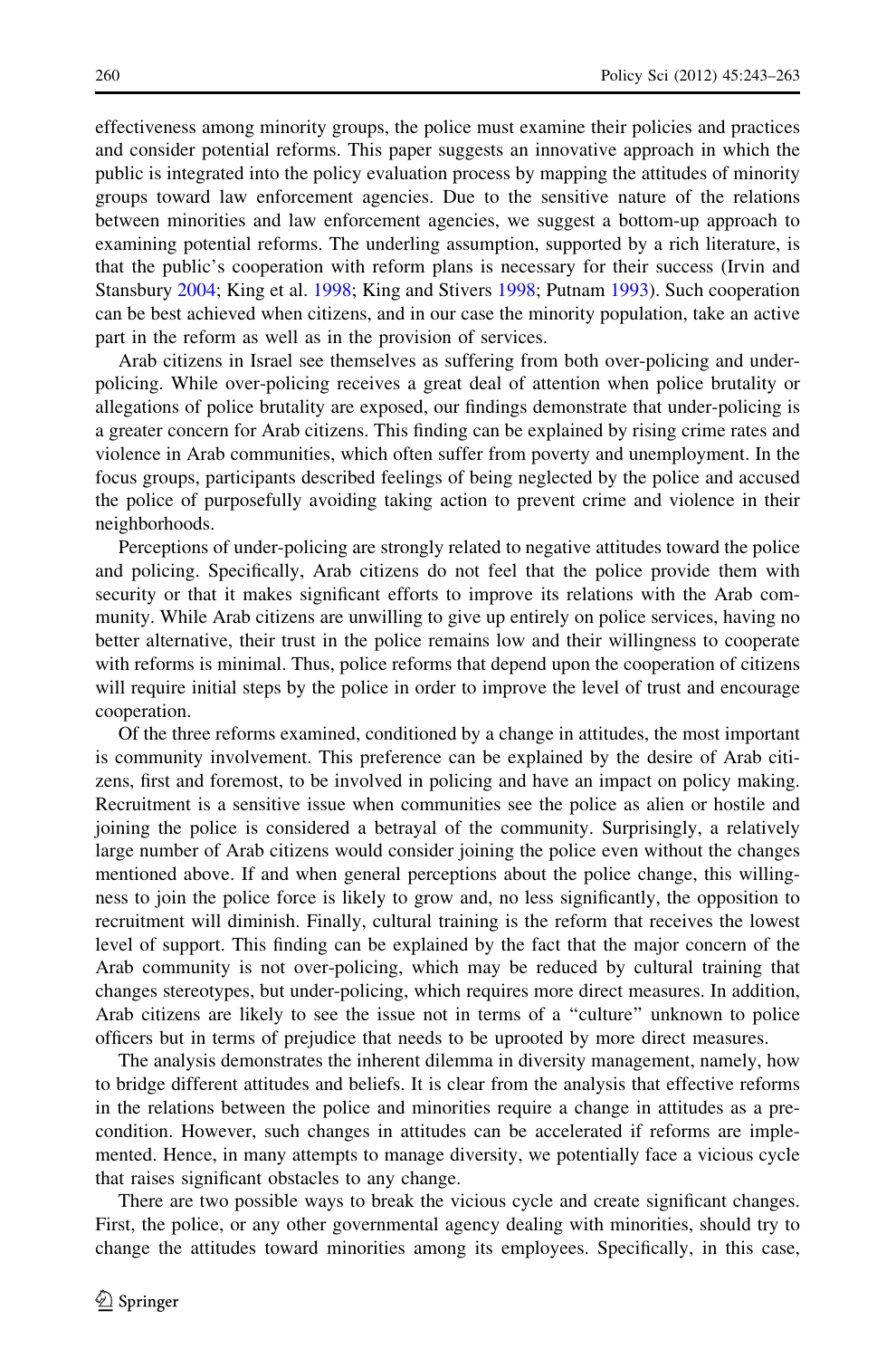<span id="page-18-0"></span>genuine engagement with under-policing, and/or the perceptions of under-policing, may change attitudes and facilitate reforms. Second, in order to encourage the cooperation and participation of the minority population in planning and implementing effective reforms, governmental agencies may use external mediators as is often recommended in conflict resolution. Once a basic understanding between the governmental agency and the minority population is achieved, effective public cooperation can lead to effective reforms in the directions explained above.

## References

Press.

Adams, B. (2004). Public meetings and the democratic process. Public Administration Review, 64, 43–54.

- Albercht, H. J. (1997). Ethnic minorities, crime and criminal justice in Germany. In M. Tonry (Ed.), Ethnicity, crime and integration, comparative and cross-national perspectives. Chicago: University of Chicago Press.
- Arredondo, P. (1996). Succesful diversity management initiatives. London: Sage.
- Barlow, D. E., & Barlow, M. H. (2000). Police in a multicultural society-An American story. Minnesota: Waveland Press.
- Ben-Porat, G. (2008). Policing multicultural states. Policing and Society, 18(4), 411–425.
- Berner, M. (2003). Current practices for involving citizens in local government budgeting: Moving beyond method. Public Administration Quarterly, 27, 410–432.
- Boston, J., & Callister, P. (2005). Diversity and public policy. Policy Quarterly, 1(4), 34–44.
- Bouckaert, G., Van de Walle, S., Maddens B., & Kampen, J. K. (2002). Identity vs. performance: An overview of theories explaining trust in government. Second Report. Leuven: Public Management Institute.
- Bowling, B., & Phillips, C. (2003). Policing ethnic minority communities. In: T. Newburn (Ed.) *Handbook* of policing (pp. 528–555). Willan Publishing: Devon, UK, ISBN9781843920199.
- Brief, A. P. (2008). Diversity at work. New York: Cambridge University Press.
- Brown, B., & Benedict, W. R. (2002). Perceptions of the police. Policing: An International Journal of Police Strategies and Management, 25(3), 543–580.
- Brunson, R. K., & Miller, J. (2006). Gender, race and urban policing: The experience of African American youths. Gender and Society, 20(4), 531-552.
- Casey, J. (2000). International experiences in policing multicultural societies. International Journal of Police Science and Management, 3(2), 165–177.
- Chakraborti, N., & Garland, J. (2003). Under-researched and overlooked: An exploration of the attitudes of rural minority ethnic communities towards crime, community safety and the criminal justice system. Journal of Ethnic and Migration Studies, 29(3), 563–572.
- Chan, J. B. (1997). Changing police culture: Policing in a multicultural society. Cambridge: Cambridge University Press.
- Church, J., Saunders, D., Wanke, M., Pong, R., Spooner, C., & Dorgan, M. (2002). Citizen participation in health decision-making: Past experience and future prospects. Journal of Public Health Policy, 23, 12–32.
- Closs, W. J., & McKenna, P. F. (2006). Profiling a problem in Canadian police leadership: The Kingston police data collection project. Canadian Public Administration, 49(2), 143–160.
- Coderoni, G. R. (2002). The relationship between multicultural training for police and effective law enforcement. Perspective: FBI Law Enforcement Bulletin. Available at: [http://findarticles.com/p/](http://findarticles.com/p/articles/mi_m2194/is_11_71/ai_94873352/pg_2) [articles/mi\\_m2194/is\\_11\\_71/ai\\_94873352/pg\\_2.](http://findarticles.com/p/articles/mi_m2194/is_11_71/ai_94873352/pg_2)
- Connor, W. (1994). Ethnonationalism: The quest for understanding. Princeton: Princeton University Press. Dahl, R. A. (1971). Polyarchy, participation and opposition. New Haven, CT: Yale University Press.
- Decker, S. H. (1985). The police and the public: Perceptions and policy recommendations. In R. J. Homant & D. B. Kennedy (Eds.), Police and law enforcement, 1975–1981 (Vol. 3). New York, NY: AMS
- Desroches, F. J. (1992). The occupational subculture of the police. In B. K. Cyderman, C. N. O'Toole, & A. Fleras (Eds.), Police, race and ethnicity: A guide for police services. Toronto: Buttersworths.
- Dwivedi, O. P. (2001). The challenge of public diversity for good governance. United Nations Expert Meeting on Managing Diversity in the Civil Service. United Nations Headquarters, New York, 3–4 May.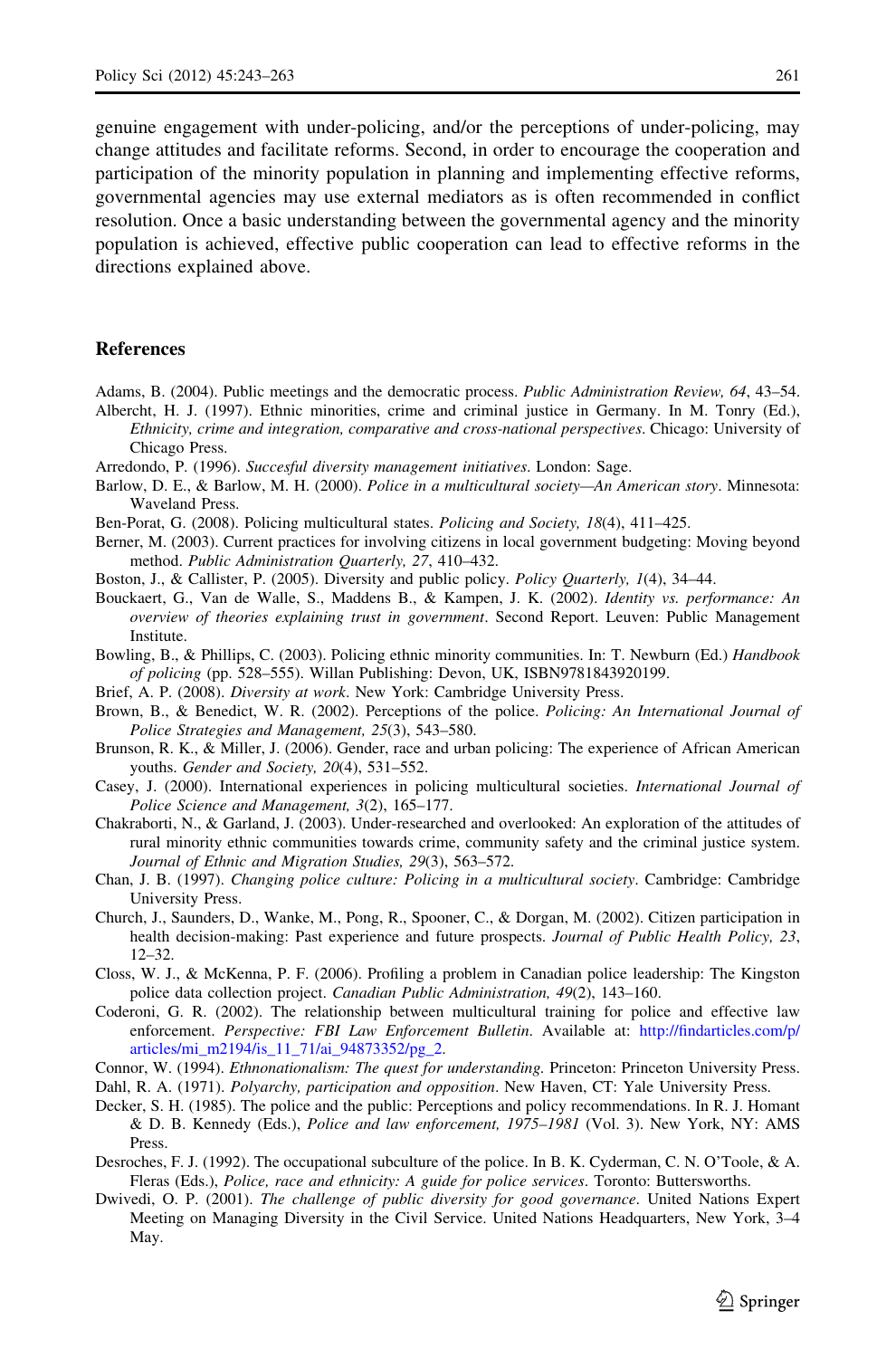- <span id="page-19-0"></span>Edelman, L. B., Fuller, S. R., & Mara-Drita, I. (2001). Diversity rhetoric and the managerialization of law. American Journal of Sociology, 106, 1589–1641.
- Egharevba, S. (2006). African immigrants' perception of police in Finland: Is it based on the discourse of race or culture? International Journal for the Sociology of Law, 34, 42–63.
- El-Taji Daghash, M. (2011). The Arab minority and police relations rising arab intracommunal and criminal violence and the crisis of citizenship. Floersheimer Studies, The Institute of Urban and Regional Studies, The Hebrew University of Jerusalem.
- Findlay, M. (2004). Introducing policing, challenges for police and Australian communities. Oxford: Oxford University Press.
- Fleras, A. (1992). Police, race relations and ethnicity. In B. K. Cyderman, C. N. O'Toole, & A. Fleras (Eds.), Police, race and ethnicity: A guide for police services. Toronto: Buttersworths.
- Franklin, A., & Ebdon, C. (2004). Aligning priorities in local budgeting processes. *Journal of Public* Budgeting, Accounting and Financial Management, 16, 210–227.
- Gavison, R., & Abu-Ria, I. (1999). The Jewish-Arab cleavage in Israel: Characteristics and challenges. Jerusalem: Institute of Democracy. (in Hebrew).
- Hasisi, B., & Weitzer, R. (2007). Police relations with Arabs and Jews in Israel. British J. Criminology, 47, 728–745.
- Hasisi, B., & Weitzer, R. (2008). Does ethnic composition make a difference? Citizens' assessments of Arab police officers in Israel. Policing and Society, 18, 362–376.
- Howell, S. E., Perry, H. L., & Vile, M. (2004). Black cities/white cities: Evaluating the police. *Political* Behavior, 26(1), 45–68.
- Inglis, C. (1996). Multiculturalism: New policy responses to diversity. MOST Policy Papers 4.
- Irvin, R. A., & Stansbury, J. (2004). Citizen participation in decision-making: Is it worth the effort? Public Administration Review, 64, 55–65.
- Jefferson, T., & Monica A. W. (1993). Attitudes to the police of ethnic minorities in a provincial city. British Journal of Criminology, 33(2), 251–266.
- Kelling, G. L., & Moore, M. H. (2006). The evolving strategy of policing. In V. E. Kappeler (Ed.), The police and society. Illinois: Waveland Press.
- King, C. S., Feltey, K. M., & Susel, B. O. (1998). The question of participation: Toward authentic public participation in public administration. Public Administration Review, 58, 317–326.
- King, C. M., & Stivers, C. (1998). Government is us: Public administration in an anti-government era. Thousand Oaks, CA: Sage.
- Lewis, C. (2005). Police, civilians and democratic accountability. Available at: [http://democratic.audit.anu.](http://democratic.audit.anu.edu.au/papers/200508_lewis_police.pdf) [edu.au/papers/200508\\_lewis\\_police.pdf.](http://democratic.audit.anu.edu.au/papers/200508_lewis_police.pdf)
- Lewin-Epstein, N., & Semyonov, M. (1993). The Arab minority in Israel's economy. Boulder, Co: Westview Press.
- Lincoln, J., & Kalleberg, A. (1990). Culture, control, and commitment: A study of work organization and work artifacts in the United States and Japan. Cambridge: Cambridge University Press.
- Lorbiecki, A., & Jack, G. (2000). Critical turns in the evolution of diversity management. British Journal of Management, 11, S17–S31.
- Mauer, M., & King, R. S. (2007). Uneven justice: State rates of incarceration by race and ethnicity. The Sentencing Project. [http://www.sentencingproject.org.](http://www.sentencingproject.org)
- McGarry, J., & O'Leary, B. (1999). Policing Northern Ireland: Proposals for a new start. Belfast: Blackstaff.
- O'Conner, C. D. (2008). Citizens attitudes toward the police in Canada. Policing: An International Journal of Police Strategies and Management, 31(4), 578–595.
- Oakley, R. (2001a). Building police-community partnerships: UK and European experience. In [www.vic.](http://www.vic.gov.au) [gov.au](http://www.vic.gov.au).
- Oakley, R. (2001b). Police training and requirement in multiethnic Britain. Australian Institute of Criminology. [http://www.aic.gov.au/conferences/policing/oakley2.pdf.](http://www.aic.gov.au/conferences/policing/oakley2.pdf)
- Orosz, J. F. (2002). Views from the field: Creating a place for authentic citizen participation in budgeting. Journal of Public Budgeting, Accounting and Financial Management, 14, 423–444.
- Orr Commission. (2003). The official summation of the orr commission report, Ha'aretz online english language edition. Available at[:http://www.iataskforce.org/pdf/Official%20Summation%20of%20Or%](http://www.iataskforce.org/pdf/Official%20Summation%20of%20Or%20Commission%20Report;%20Haaretz%20-%20September%202,%202003.pdf) [20Commission%20Report;%20Haaretz%20-%20September%202,%202003.pdf.](http://www.iataskforce.org/pdf/Official%20Summation%20of%20Or%20Commission%20Report;%20Haaretz%20-%20September%202,%202003.pdf)
- Osterman, P. (1999). Securing prosperity. Princeton: Princeton University Press.
- Pateman, C. (1970). Participation and democratic theory. London: Cambridge University Press.
- Perez, D. W. (1994). *Common sense about police review*. Philadelphia, PA: Temple University Press.
- Putnam, R. D. (1993). Making democracy work: Civic traditions in modern Italy. Princeton, NJ: Princeton University Press.